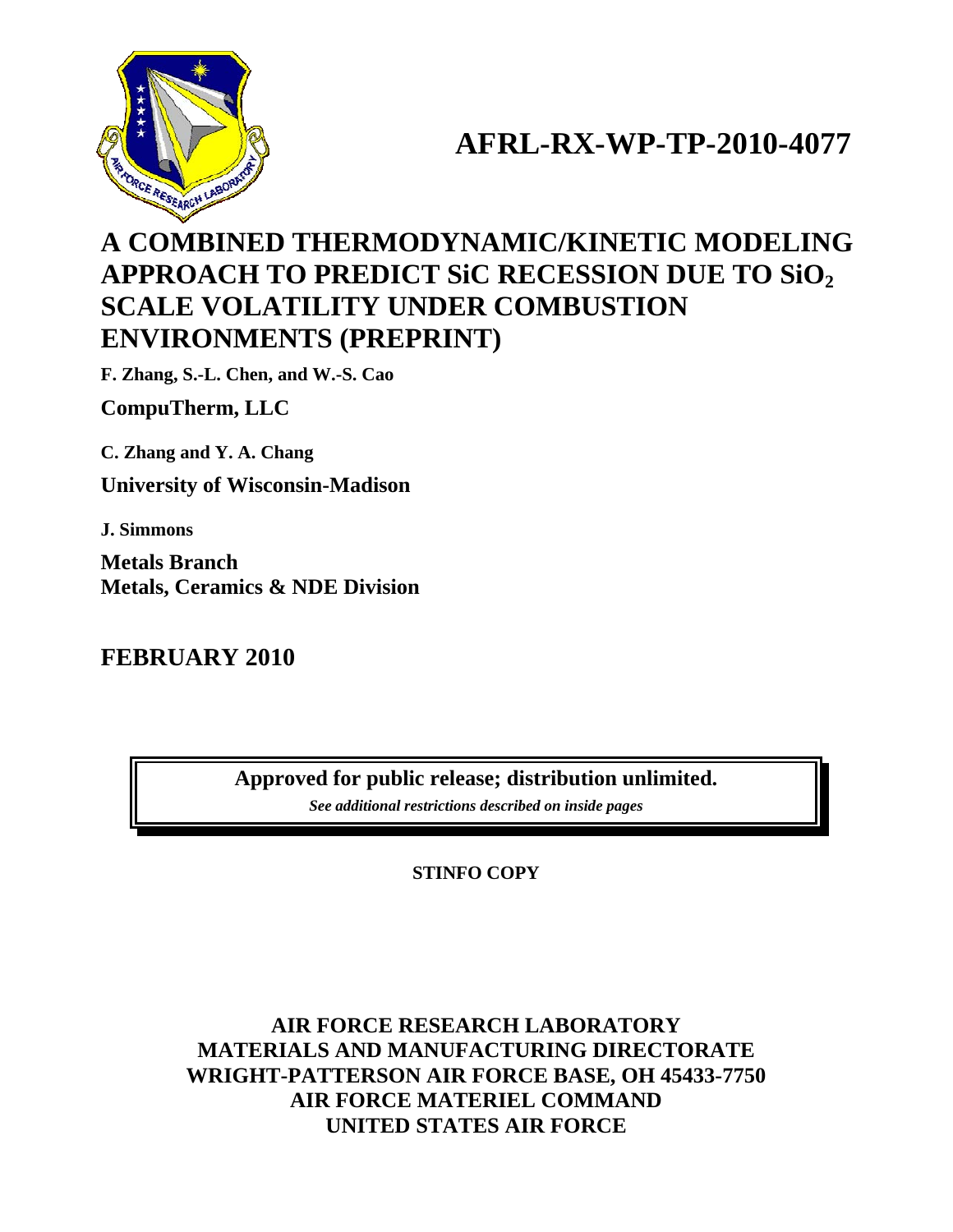| <b>REPORT DOCUMENTATION PAGE</b>                                                                                                                                                                                                                                                                                                                                                                                                                                                                                                                                                                                                                                                                                                                                                                                                                                                                                                                                   | Form Approved<br>OMB No. 0704-0188                                 |          |                      |                                           |  |  |  |  |
|--------------------------------------------------------------------------------------------------------------------------------------------------------------------------------------------------------------------------------------------------------------------------------------------------------------------------------------------------------------------------------------------------------------------------------------------------------------------------------------------------------------------------------------------------------------------------------------------------------------------------------------------------------------------------------------------------------------------------------------------------------------------------------------------------------------------------------------------------------------------------------------------------------------------------------------------------------------------|--------------------------------------------------------------------|----------|----------------------|-------------------------------------------|--|--|--|--|
| The public reporting burden for this collection of information is estimated to average 1 hour per response, including the time for reviewing instructions, searching existing data sources, gathering and<br>maintaining the data needed, and completing and reviewing the collection of information. Send comments regarding this burden estimate or any other aspect of this collection of information, including<br>suggestions for reducing this burden, to Department of Defense, Washington Headquarters Services, Directorate for Information Operations and Reports (0704-0188), 1215 Jefferson Davis Highway, Suite<br>1204, Arlington, VA 22202-4302. Respondents should be aware that notwithstanding any other provision of law, no person shall be subject to any penalty for failing to comply with a collection of information if it<br>does not display a currently valid OMB control number. PLEASE DO NOT RETURN YOUR FORM TO THE ABOVE ADDRESS. |                                                                    |          |                      |                                           |  |  |  |  |
| 1. REPORT DATE (DD-MM-YY)                                                                                                                                                                                                                                                                                                                                                                                                                                                                                                                                                                                                                                                                                                                                                                                                                                                                                                                                          | 2. REPORT TYPE                                                     |          |                      | 3. DATES COVERED (From - To)              |  |  |  |  |
| January 2010                                                                                                                                                                                                                                                                                                                                                                                                                                                                                                                                                                                                                                                                                                                                                                                                                                                                                                                                                       | Journal Article Preprint                                           |          |                      | 01 February 2010 - 01 February 2010       |  |  |  |  |
| <b>4. TITLE AND SUBTITLE</b>                                                                                                                                                                                                                                                                                                                                                                                                                                                                                                                                                                                                                                                                                                                                                                                                                                                                                                                                       |                                                                    |          |                      |                                           |  |  |  |  |
| A COMBINED THERMODYNAMIC/KINETIC MODELING APPROACH TO                                                                                                                                                                                                                                                                                                                                                                                                                                                                                                                                                                                                                                                                                                                                                                                                                                                                                                              | In-house                                                           |          |                      |                                           |  |  |  |  |
| PREDICT SiC RECESSION DUE TO SiO2 SCALE VOLATILITY UNDER                                                                                                                                                                                                                                                                                                                                                                                                                                                                                                                                                                                                                                                                                                                                                                                                                                                                                                           | <b>5b. GRANT NUMBER</b>                                            |          |                      |                                           |  |  |  |  |
| <b>COMBUSTION ENVIRONMENTS (PREPRINT)</b>                                                                                                                                                                                                                                                                                                                                                                                                                                                                                                                                                                                                                                                                                                                                                                                                                                                                                                                          | <b>5c. PROGRAM ELEMENT NUMBER</b><br>62102F                        |          |                      |                                           |  |  |  |  |
| 6. AUTHOR(S)                                                                                                                                                                                                                                                                                                                                                                                                                                                                                                                                                                                                                                                                                                                                                                                                                                                                                                                                                       | <b>5d. PROJECT NUMBER</b>                                          |          |                      |                                           |  |  |  |  |
| F. Zhang, S.-L. Chen, and W.-S. Cao (CompuTherm, LLC)                                                                                                                                                                                                                                                                                                                                                                                                                                                                                                                                                                                                                                                                                                                                                                                                                                                                                                              | 4347                                                               |          |                      |                                           |  |  |  |  |
| C. Zhang and Y. A. Chang (University of Wisconsin-Madison)                                                                                                                                                                                                                                                                                                                                                                                                                                                                                                                                                                                                                                                                                                                                                                                                                                                                                                         | <b>5e. TASK NUMBER</b>                                             |          |                      |                                           |  |  |  |  |
| J. Simmons (AFRL/RXLMD)                                                                                                                                                                                                                                                                                                                                                                                                                                                                                                                                                                                                                                                                                                                                                                                                                                                                                                                                            | RG                                                                 |          |                      |                                           |  |  |  |  |
|                                                                                                                                                                                                                                                                                                                                                                                                                                                                                                                                                                                                                                                                                                                                                                                                                                                                                                                                                                    | 5f. WORK UNIT NUMBER                                               |          |                      |                                           |  |  |  |  |
|                                                                                                                                                                                                                                                                                                                                                                                                                                                                                                                                                                                                                                                                                                                                                                                                                                                                                                                                                                    |                                                                    |          |                      | M02R2000                                  |  |  |  |  |
| 7. PERFORMING ORGANIZATION NAME(S) AND ADDRESS(ES)                                                                                                                                                                                                                                                                                                                                                                                                                                                                                                                                                                                                                                                                                                                                                                                                                                                                                                                 |                                                                    |          |                      | 8. PERFORMING ORGANIZATION                |  |  |  |  |
| CompuTherm, LLC                                                                                                                                                                                                                                                                                                                                                                                                                                                                                                                                                                                                                                                                                                                                                                                                                                                                                                                                                    | Metals Branch (AFRL/RXLMD)                                         |          | <b>REPORT NUMBER</b> |                                           |  |  |  |  |
| Madison, WI 53719                                                                                                                                                                                                                                                                                                                                                                                                                                                                                                                                                                                                                                                                                                                                                                                                                                                                                                                                                  | Metals, Ceramics & NDE Division                                    |          |                      | AFRL-RX-WP-TP-2010-4077                   |  |  |  |  |
| University of Wisconsin-Madison                                                                                                                                                                                                                                                                                                                                                                                                                                                                                                                                                                                                                                                                                                                                                                                                                                                                                                                                    | Materials and Manufacturing Directorate<br>WPAFB, OH 45433-7750    |          |                      |                                           |  |  |  |  |
| Department of Materials Science and                                                                                                                                                                                                                                                                                                                                                                                                                                                                                                                                                                                                                                                                                                                                                                                                                                                                                                                                | Air Force Materiel Command, United States Air Force                |          |                      |                                           |  |  |  |  |
| Engineering                                                                                                                                                                                                                                                                                                                                                                                                                                                                                                                                                                                                                                                                                                                                                                                                                                                                                                                                                        |                                                                    |          |                      |                                           |  |  |  |  |
|                                                                                                                                                                                                                                                                                                                                                                                                                                                                                                                                                                                                                                                                                                                                                                                                                                                                                                                                                                    | Madison, WI 53706                                                  |          |                      |                                           |  |  |  |  |
| 9. SPONSORING/MONITORING AGENCY NAME(S) AND ADDRESS(ES)                                                                                                                                                                                                                                                                                                                                                                                                                                                                                                                                                                                                                                                                                                                                                                                                                                                                                                            | 10. SPONSORING/MONITORING<br><b>AGENCY ACRONYM(S)</b>              |          |                      |                                           |  |  |  |  |
| Air Force Research Laboratory<br>Materials and Manufacturing Directorate                                                                                                                                                                                                                                                                                                                                                                                                                                                                                                                                                                                                                                                                                                                                                                                                                                                                                           |                                                                    |          |                      | <b>AFRL/RX</b>                            |  |  |  |  |
| Wright-Patterson Air Force Base, OH 45433-7750                                                                                                                                                                                                                                                                                                                                                                                                                                                                                                                                                                                                                                                                                                                                                                                                                                                                                                                     |                                                                    |          |                      |                                           |  |  |  |  |
| Air Force Materiel Command                                                                                                                                                                                                                                                                                                                                                                                                                                                                                                                                                                                                                                                                                                                                                                                                                                                                                                                                         | <b>11. SPONSORING/MONITORING</b><br><b>AGENCY REPORT NUMBER(S)</b> |          |                      |                                           |  |  |  |  |
| <b>United States Air Force</b>                                                                                                                                                                                                                                                                                                                                                                                                                                                                                                                                                                                                                                                                                                                                                                                                                                                                                                                                     |                                                                    |          |                      | AFRL-RX-WP-TP-2010-4077                   |  |  |  |  |
| <b>12. DISTRIBUTION/AVAILABILITY STATEMENT</b>                                                                                                                                                                                                                                                                                                                                                                                                                                                                                                                                                                                                                                                                                                                                                                                                                                                                                                                     |                                                                    |          |                      |                                           |  |  |  |  |
| Approved for public release; distribution unlimited.                                                                                                                                                                                                                                                                                                                                                                                                                                                                                                                                                                                                                                                                                                                                                                                                                                                                                                               |                                                                    |          |                      |                                           |  |  |  |  |
| <b>13. SUPPLEMENTARY NOTES</b>                                                                                                                                                                                                                                                                                                                                                                                                                                                                                                                                                                                                                                                                                                                                                                                                                                                                                                                                     |                                                                    |          |                      |                                           |  |  |  |  |
|                                                                                                                                                                                                                                                                                                                                                                                                                                                                                                                                                                                                                                                                                                                                                                                                                                                                                                                                                                    |                                                                    |          |                      |                                           |  |  |  |  |
| Journal article submitted to Acta Materialia. PAO Case Number: 88ABW-2009-5144; Clearance Date: 11 Dec 2009.<br>Paper contains color.                                                                                                                                                                                                                                                                                                                                                                                                                                                                                                                                                                                                                                                                                                                                                                                                                              |                                                                    |          |                      |                                           |  |  |  |  |
|                                                                                                                                                                                                                                                                                                                                                                                                                                                                                                                                                                                                                                                                                                                                                                                                                                                                                                                                                                    |                                                                    |          |                      |                                           |  |  |  |  |
| 14. ABSTRACT                                                                                                                                                                                                                                                                                                                                                                                                                                                                                                                                                                                                                                                                                                                                                                                                                                                                                                                                                       |                                                                    |          |                      |                                           |  |  |  |  |
| A computational approach, which targets on the prediction of SiC recession caused by SiO2 scale volatility under<br>combustion environments, was developed in this study. In this approach, thermodynamic calculation was integrated                                                                                                                                                                                                                                                                                                                                                                                                                                                                                                                                                                                                                                                                                                                               |                                                                    |          |                      |                                           |  |  |  |  |
| with a gaseous-diffusion model to calculate the fluxes of volatile species, such as $SiO(g)$ , $SiOH2(g)$ , $SiO(OH)2(g)$ ,                                                                                                                                                                                                                                                                                                                                                                                                                                                                                                                                                                                                                                                                                                                                                                                                                                        |                                                                    |          |                      |                                           |  |  |  |  |
| and SiO(OH)(g), produced by the reaction of SiO <sub>2</sub> scale with the combustion air. The resulted weight loss of SiC                                                                                                                                                                                                                                                                                                                                                                                                                                                                                                                                                                                                                                                                                                                                                                                                                                        |                                                                    |          |                      |                                           |  |  |  |  |
| was then calculated under a variety of combustion environments. The benefit of using environmental barrier                                                                                                                                                                                                                                                                                                                                                                                                                                                                                                                                                                                                                                                                                                                                                                                                                                                         |                                                                    |          |                      |                                           |  |  |  |  |
| coating (EBC) in the protection of SiC from recession was demonstrated by the calculation. It is shown that the                                                                                                                                                                                                                                                                                                                                                                                                                                                                                                                                                                                                                                                                                                                                                                                                                                                    |                                                                    |          |                      |                                           |  |  |  |  |
| weight loss of SiC-based ceramics could be significantly reduced when EBCs, such as mullite $(Al_6Si_2O_{13}$ or written                                                                                                                                                                                                                                                                                                                                                                                                                                                                                                                                                                                                                                                                                                                                                                                                                                           |                                                                    |          |                      |                                           |  |  |  |  |
| as $3Al_2O_3 \cdot 2SiO_2$ or $SrAS_2(SrO \cdot Al_2O_3 \cdot 2SiO_2)$ , are used. The effects of combustion conditions, such as temperature                                                                                                                                                                                                                                                                                                                                                                                                                                                                                                                                                                                                                                                                                                                                                                                                                       |                                                                    |          |                      |                                           |  |  |  |  |
| and total pressure, on the volatility of $SiO2$ scale were also discussed.                                                                                                                                                                                                                                                                                                                                                                                                                                                                                                                                                                                                                                                                                                                                                                                                                                                                                         |                                                                    |          |                      |                                           |  |  |  |  |
| <b>15. SUBJECT TERMS</b>                                                                                                                                                                                                                                                                                                                                                                                                                                                                                                                                                                                                                                                                                                                                                                                                                                                                                                                                           |                                                                    |          |                      |                                           |  |  |  |  |
| thermodynamic modeling, SiC recession, $SiO2$ scale volatility, environmental barrier coating                                                                                                                                                                                                                                                                                                                                                                                                                                                                                                                                                                                                                                                                                                                                                                                                                                                                      |                                                                    |          |                      |                                           |  |  |  |  |
| 16. SECURITY CLASSIFICATION OF:<br>19a. NAME OF RESPONSIBLE PERSON (Monitor)<br><b>17. LIMITATION</b><br>18. NUMBER                                                                                                                                                                                                                                                                                                                                                                                                                                                                                                                                                                                                                                                                                                                                                                                                                                                |                                                                    |          |                      |                                           |  |  |  |  |
| c. THIS PAGE<br>b. ABSTRACT<br>a. REPORT                                                                                                                                                                                                                                                                                                                                                                                                                                                                                                                                                                                                                                                                                                                                                                                                                                                                                                                           | OF ABSTRACT:                                                       | OF PAGES |                      | Sheldon L. Semiatin                       |  |  |  |  |
| Unclassified Unclassified<br>Unclassified                                                                                                                                                                                                                                                                                                                                                                                                                                                                                                                                                                                                                                                                                                                                                                                                                                                                                                                          | <b>SAR</b>                                                         | 48       |                      | 19b. TELEPHONE NUMBER (Include Area Code) |  |  |  |  |

**Standard Form 298 (Rev. 8-98)**  Prescribed by ANSI Std. Z39-18

N/A

Unclassified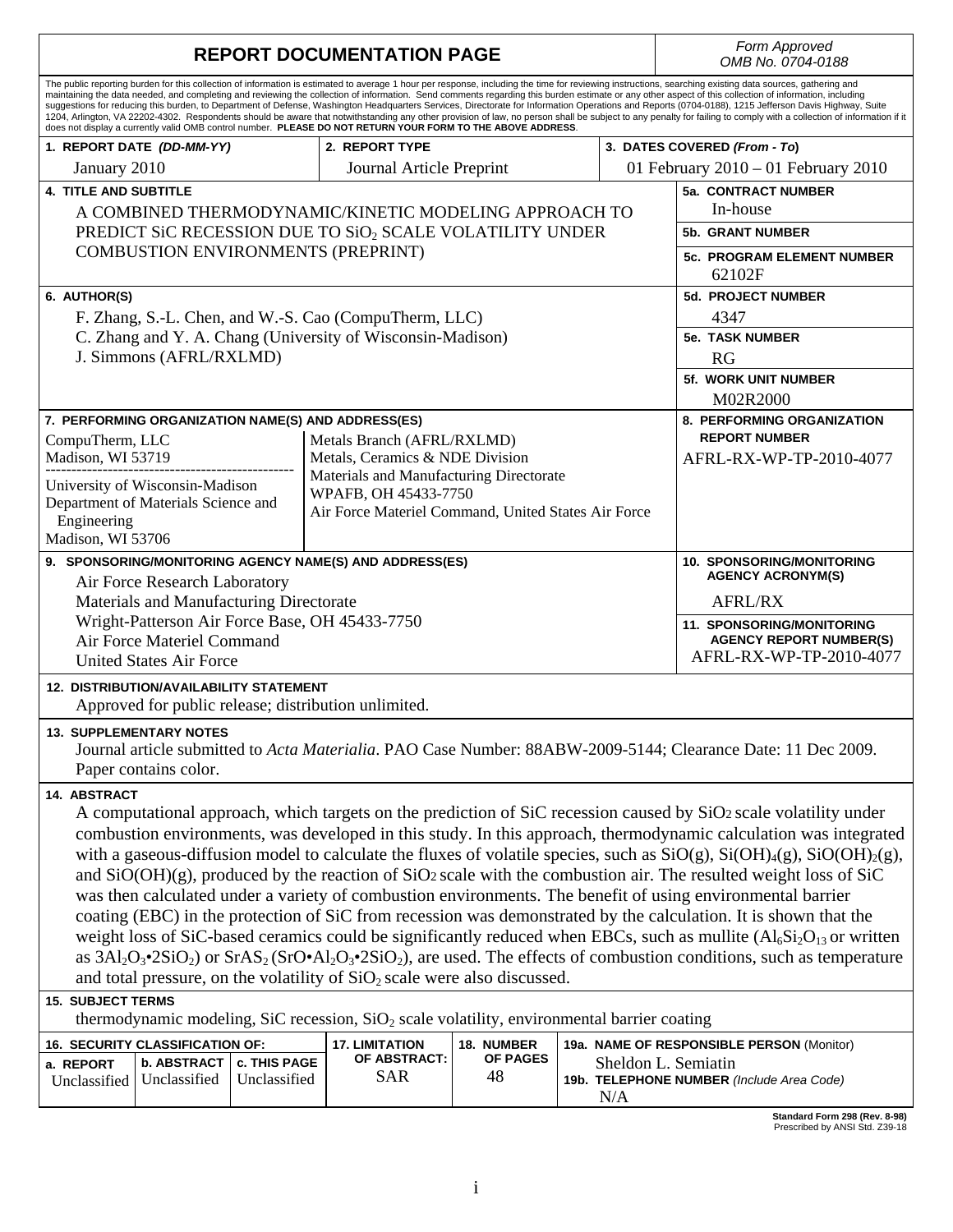## **A Combined Thermodynamic/Kinetic Modeling Approach to Predict SiC Recession due to SiO2 Scale Volatility under Combustion Environments**

Submitted to:

Acta Materialia

### Authors:

F. Zhang<sup>a</sup>, C. Zhang<sup>b</sup>, S.-L. Chen<sup>a</sup>, W.-S. Cao<sup>a</sup>, J. Simmons<sup>c</sup>, and Y. A. Chang<sup>b\*</sup>

<sup>a</sup> CompuTherm, LLC, Madison, WI 53719

**<sup>b</sup>** Department of Materials Science and Engineering, University of Wisconsin-Madison,

Madison, WI 53706

**<sup>c</sup>** Air Force Research Lab, WPAFB, OH 45433

**\*** Corresponding Author

Y. Austin Chang

Department of Materials Science and Engineering, University of Wisconsin-Madison,

1509 University Ave., Madison, WI 53706

Tel: 608-262-0389

Email: [Chang@engr.wisc.edu](mailto:Chang@engr.wisc.edu) or [changy@cae.wisc.edu](mailto:changy@cae.wisc.edu)

Key Words: Thermodynamic Modeling, SiC Recession,  $SiO<sub>2</sub>$  Scale Volatility,

Environmental Barrier Coating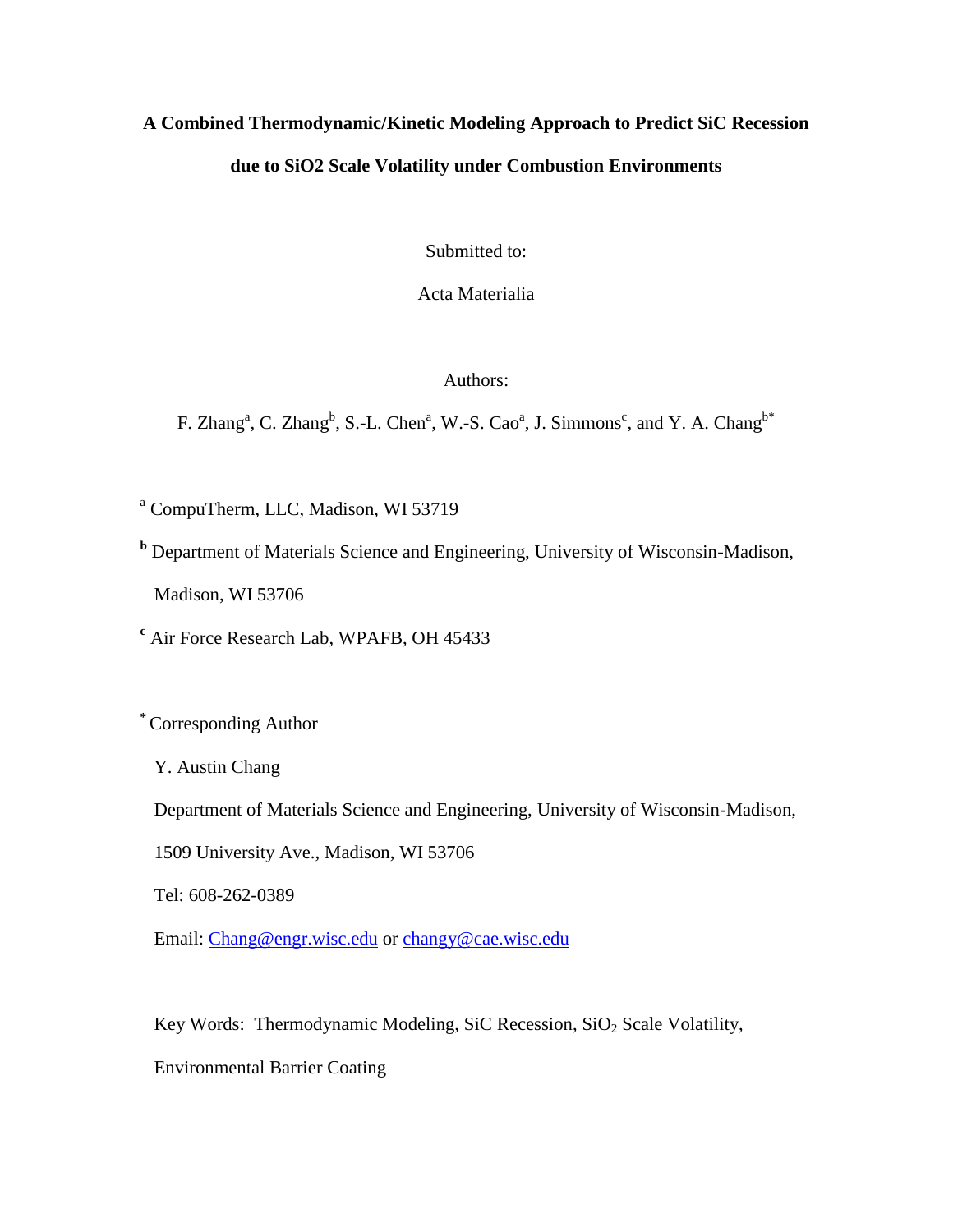## **A Combined Thermodynamic/Kinetic Modeling Approach to Predict SiC Recession due to SiO2 Scale Volatility under Combustion Environments**

### **ABSTRACT**

A computational approach, which targets on the prediction of SiC recession caused by  $SiO<sub>2</sub>$  scale volatility under combustion environments, was developed in this study. In this approach, thermodynamic calculation was integrated with a gaseous-diffusion model to calculate the fluxes of volatile species, such as  $SiO(g)$ ,  $SiOH<sub>4</sub>(g)$ ,  $SiO(OH)<sub>2</sub>(g)$ , and  $SiO(OH)(g)$ , produced by the reaction of  $SiO<sub>2</sub>$  scale with the combustion air. The resulted weight loss of SiC was then calculated under a variety of combustion environments. The benefit of using environmental barrier coating (EBC) in the protection of SiC from recession was demonstrated by the calculation. It is shown that the weight loss of SiCbased ceramics could be significantly reduced when EBCs, such as mullite  $(Al<sub>6</sub>Si<sub>2</sub>O<sub>13</sub>$  or written as  $3Al_2O_3.2SiO_2$  or  $SrAS_2$  (SrO $\cdot$ Al<sub>2</sub>O<sub>3</sub> $\cdot$ 2SiO<sub>2</sub>), are used. The effects of combustion conditions, such as temperature and total pressure, on the volatility of  $SiO<sub>2</sub>$ scale were also discussed.

#### **1. INTRODUCTION**

Ceramic matrix composites (CMCs), which combine reinforcing ceramic phases with a ceramic matrix, create materials with superior properties. Si-based ceramics, such as silicon carbide (SiC) fiber-reinforced SiC ceramic matrix composites (SiC/SiC CMCs),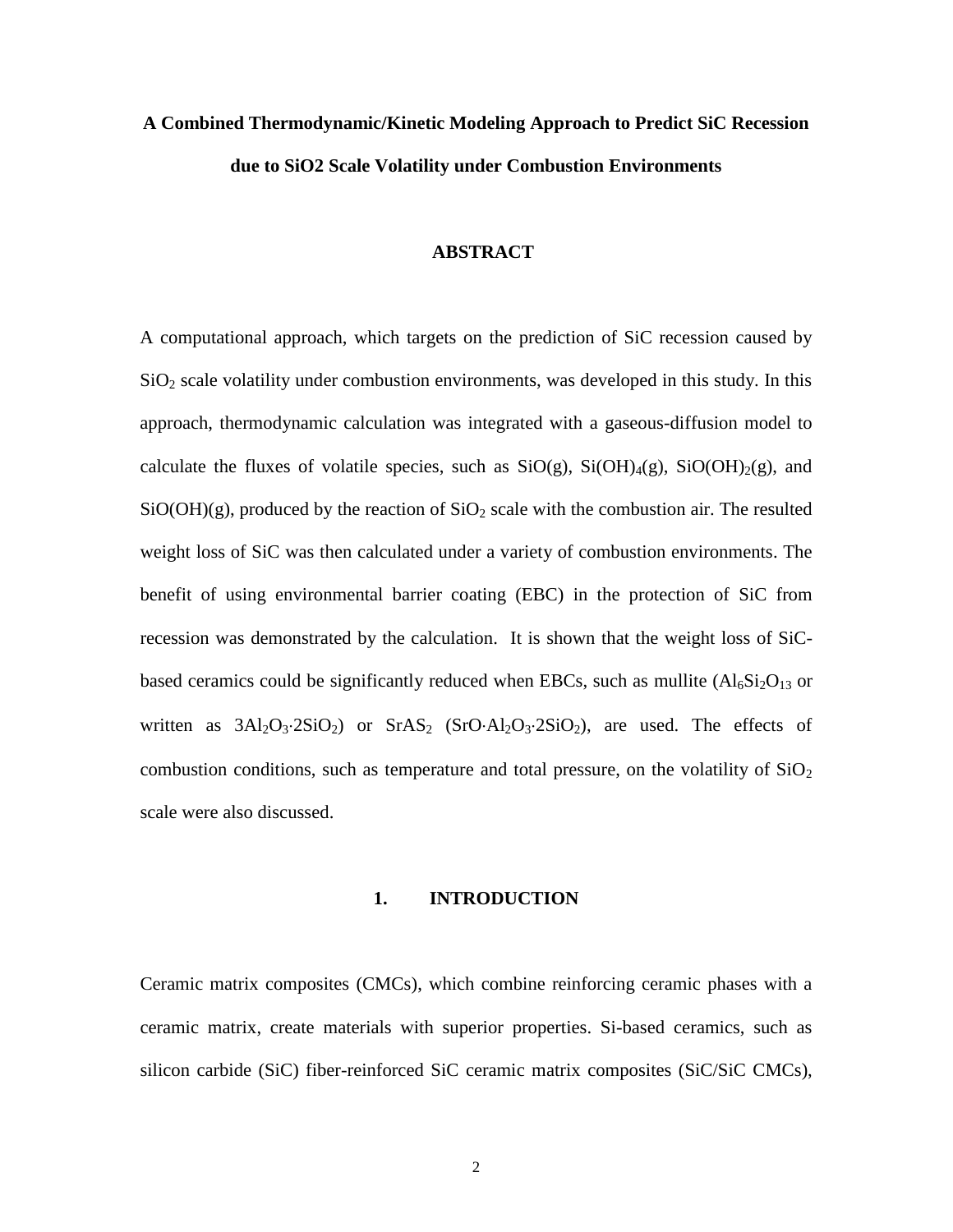are potential candidates for turbine engine applications owing to their high temperature strength and durability, as well as low density. However, their usage as turbine engine hot-section components is stumbled due to their lack of environmental durability in high velocity combustion environments. The silica scale  $(SiO<sub>2</sub>)$ , which is responsible for the excellent high temperature oxidation resistance in dry air, reacts with water vapor and forms gaseous silicon oxide and hydroxide species [1] under combustion environments. The volatilization of these species results in further oxidation of SiC and recession of Sibased ceramics. To minimize the recession of Si-based ceramics, environmental barrier coatings (EBCs) have been developed to prevent silica scale from reacting with the combustion gases.

The first generation of EBCs is based on mullite  $(Al_6Si_2O_{13}$  or written as  $3Al_2O_3.2SiO_2$ ) due to its low coefficient of thermal expansion (CTE), excellent chemical compatibility with Si-based ceramics, and good adherence [2-4]. One major issue with the mullite coating is its relatively high silica activity  $(\sim 0.5)$  and the resulted selective volatilization of silica by water vapor. To overcome the recession of mullite, water vapor resistant, such as yttria-stabilized zirconia (YSZ), was used as top coat. However, one critical weakness of YSZ is its large CTE, twice that of SiC or mullite. Under long-term exposure to thermal cycling, the CTE mismatch causes severe cracking and delamination, and leads to premature EBC failure [1]. For the second generation of EBCs, the YSZ top coat was replaced by the BSAS  $[(1-x)BaO-xSrO-Al<sub>2</sub>O<sub>3</sub>-2SiO<sub>2</sub>]$  family materials. Current EBCs usually contain three layers, the Si-bond coat, the mullite intermediate coat, and the BSAS top coat. One of the research focuses is to identify new top coats that have higher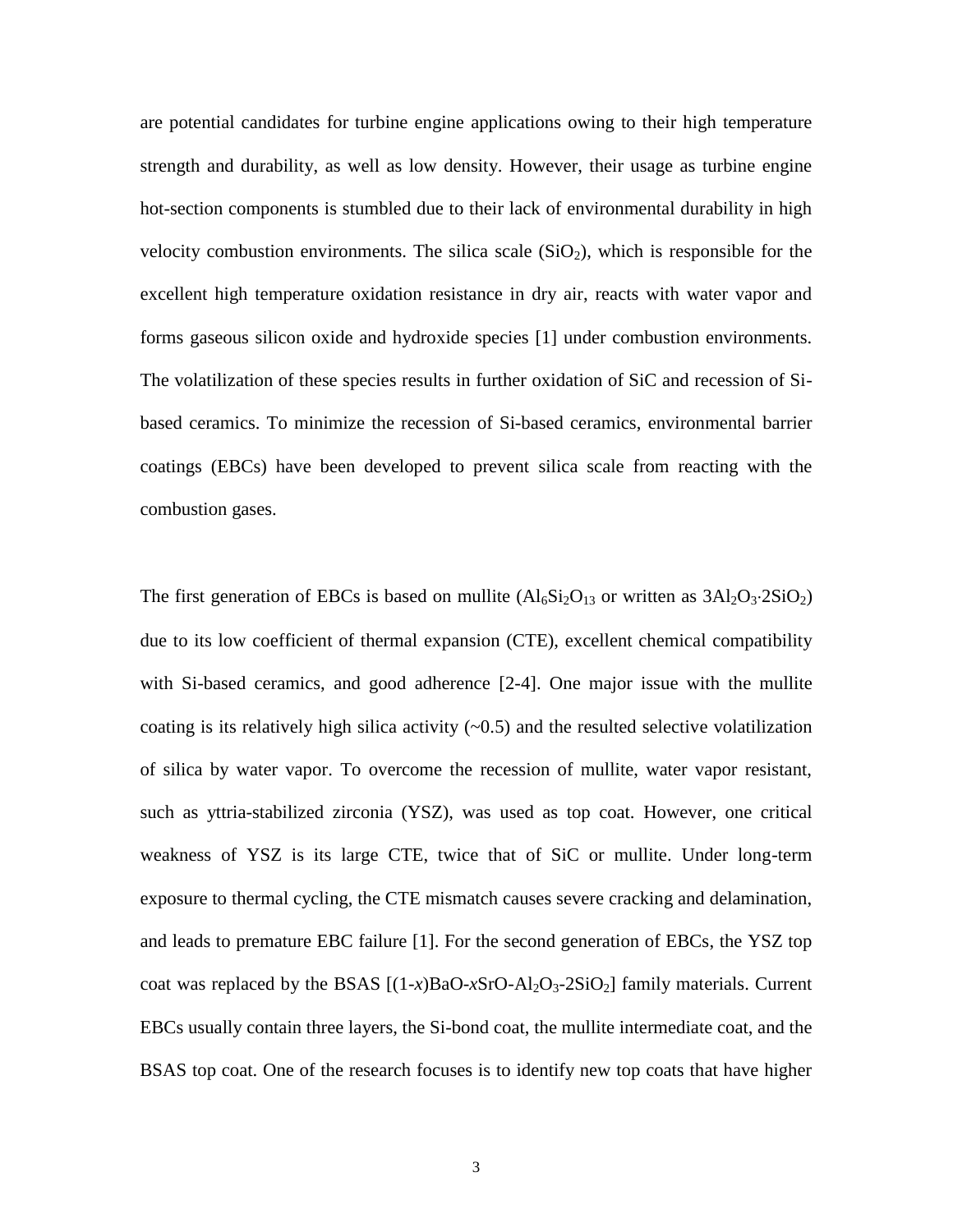temperature capability and chemical/mechanical compatibility with the mullite intermediate coat.

To accelerate the development of advanced coating materials for SiC-based ceramics, integration of computational modeling approach with key experiments is essential. The computational approach is used to identify the potential materials, while experiments are used to validate the prediction. It is our ultimate goal to develop a modeling tool that can be used to predict the phase stability and compatibility of EBCs with the SiC-based substrate, the durability and high temperature capability of selected EBCs, the volatility of the  $SiO<sub>2</sub>$  scale, and the recession of SiC-based ceramic materials under a variety of combustion environments. The focus of the present paper is to calculate the volatility of the  $SiO<sub>2</sub>$  scale and the weight loss of SiC at different combustion conditions and understand the protective roles of the two selected EBCs. A thermodynamic database, which compiles the Gibbs energies of the gas phase and the condensed phases of the silica-oxides system, was used to calculate the equilibrium between the EBCs and the combustion gas. The gaseous-diffusion model proposed by Opila *et al.* [5, 6] was used to calculate the volatility of the  $SiO<sub>2</sub>$  scale, and will be briefly reviewed in Section 2.1. The significant contribution of this paper is that multi-component, multi-phase equilibrium calculation is directly coupled with the gaseous-diffusion model to calculate the equilibrium partial pressures and the fluxes of volatile silicon species given a combustion condition. More importantly, the thermodynamic database of the silica-oxides system allows us to have an insight view on how a selected EBC can effectively protect SiC from recession through the calculation of the activity of  $SiO<sub>2</sub>$ , as will be demonstrated in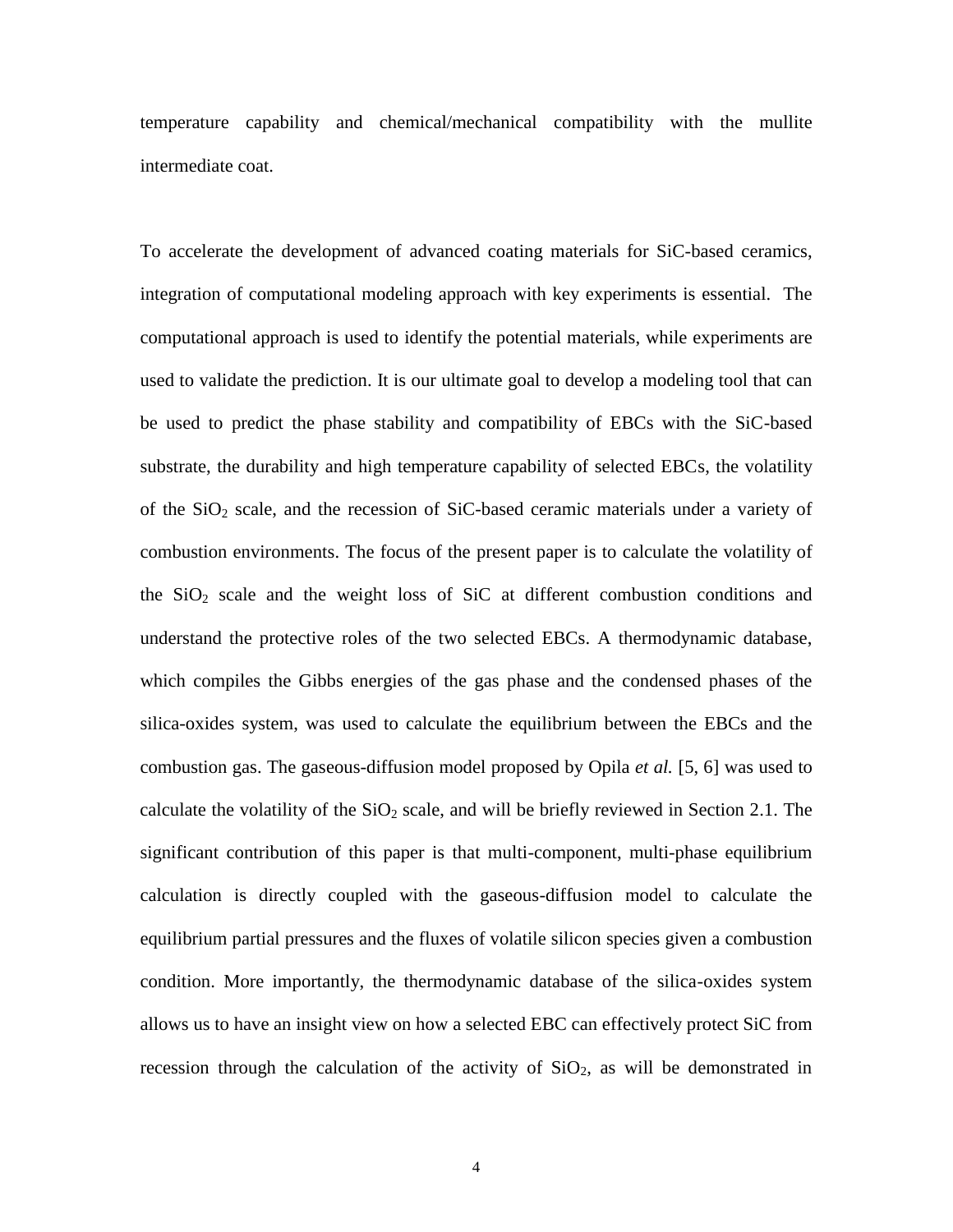Section 3.2. The purpose of this work is not to validate the gaseous-diffusion model proposed by Opila *et al.* [5, 6], while the effects of combustion condition, such as temperature, total pressure, and the equivalent factor, will be discussed in Section 3.3. Limitations of the approach will be discussed in Section 3.4, and conclusions be presented in Section 4.

#### **2. THERORY AND APPROACH**

### **2.1 Volatile Kinetics of SiO<sup>2</sup>**

SiC is thermodynamically unstable in an oxidizing environment and forms an outer scale of SiO2. As presented in the paper by Opila *et al.* [5], in a combustion environment containing  $O_2$ ,  $CO_2$ , and  $H_2O$ , SiC can be oxidized by any or all of the following reactions:

$$
SiC + \frac{3}{2}O_2(g) = SiO_2 + CO(g)
$$
 (1)

$$
SiC + 3CO2(g) = SiO2 + 4CO(g)
$$
\n
$$
(2)
$$

$$
SiC + 3H_2O(g) = SiO_2 + CO(g) + 3H_2(g)
$$
\n(3)

Due to the slow growth rate,  $SiO<sub>2</sub>$  forms a protective layer for the SiC under oxidizing environment. However, under a reducing environment, or in an oxidizing/reducing gas mixture, such as  $H_2O/H_2$  or  $CO_2/CO$  mixtures, the  $SiO_2$  can be reduced to form volatile  $SiO(g)$  by the following reactions: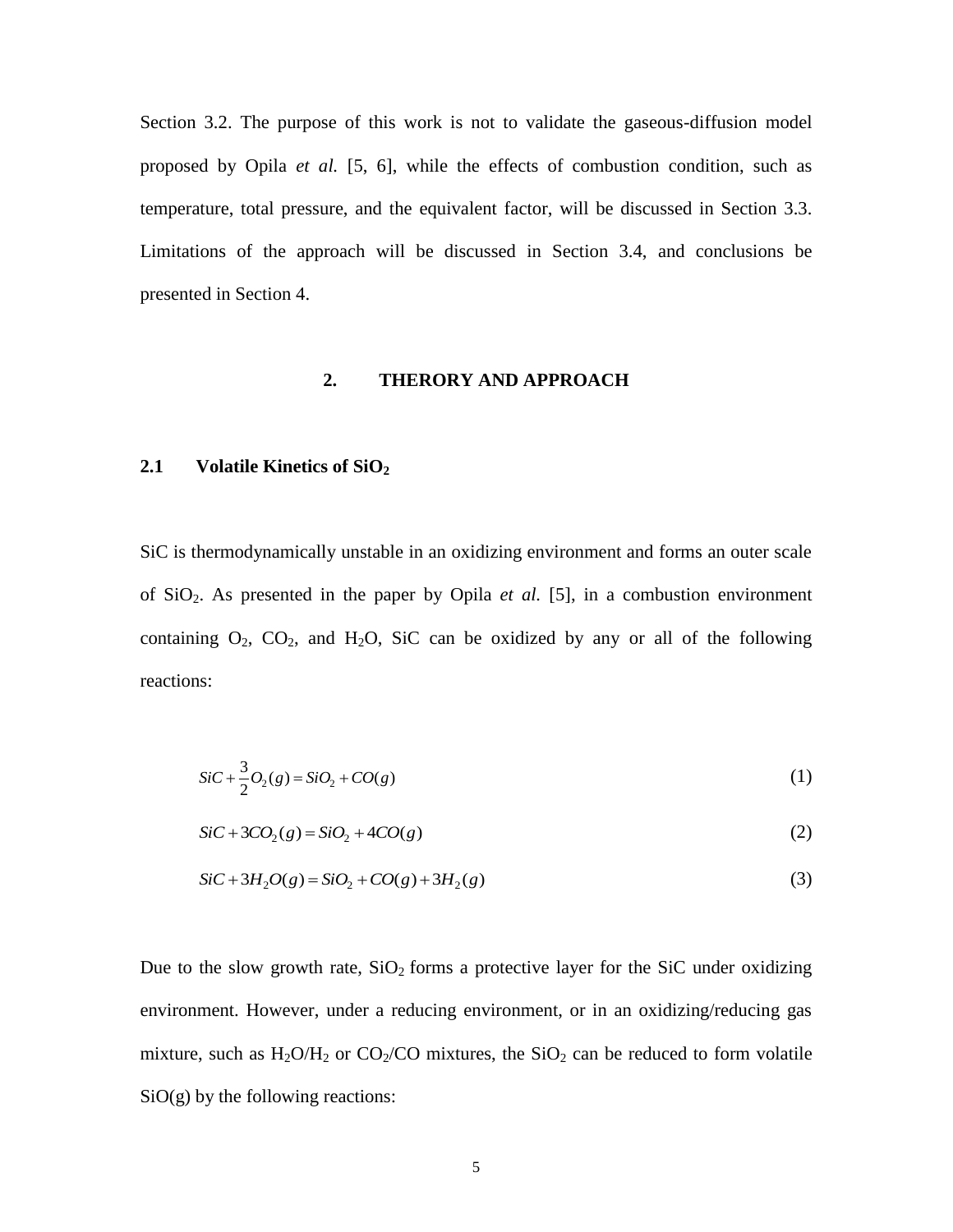$$
SiO2 + H2(g) = SiO(g) + H2O(g)
$$
\n
$$
\tag{4}
$$

$$
SiO2 + CO(g) = SiO(g) + CO2(g)
$$
\n(5)

Similarly, in water-vapor containing environments,  $SiO<sub>2</sub>$  scale may react with  $H<sub>2</sub>O(g)$  to form volatile hydroxides or oxyhydroxides by one of the following reactions [5]:

$$
SiO2 + H2O(g) = SiO(OH)2(g)
$$
\n
$$
(6)
$$

$$
SiO_2 + 2H_2O(g) = Si(OH)_4(g)
$$
 (7)

$$
2SiO_2 + 3H_2O(g) = Si_2O(OH)_6(g)
$$
\n(8)

$$
SiO_2 + \frac{1}{2}H_2O(g) = SiO(OH)(g) + \frac{1}{4}O_2(g)
$$
\n(9)

$$
2SiO_2 + 3H_2O(g) = Si_2(OH)_6(g) + \frac{1}{2}O_2(g)
$$
\n(10)

It is seen from Equations (4)–(10) that  $SiO<sub>2</sub>$  volatility is attributed primarily to the formation of gaseous species, such as  $SiO(g)$ ,  $Si(OH)_4(g)$ ,  $Si(OH)_x(g)$ , and  $SiO(OH)_x(g)$ . Notice that, under a particular combustion environment, only a few of the above chemical reactions are predominant. The partial pressure of each gas species can be calculated when the system reaches equilibrium. Taking the reaction shown in Eq. (7) as an example, we have:

$$
\frac{P_{Si(OH)_4(g)}}{P_{H_2O(g)}^2 a_{SiO_2}} = \exp(\frac{-\Delta G_f^{\circ}}{RT})
$$
\n(11)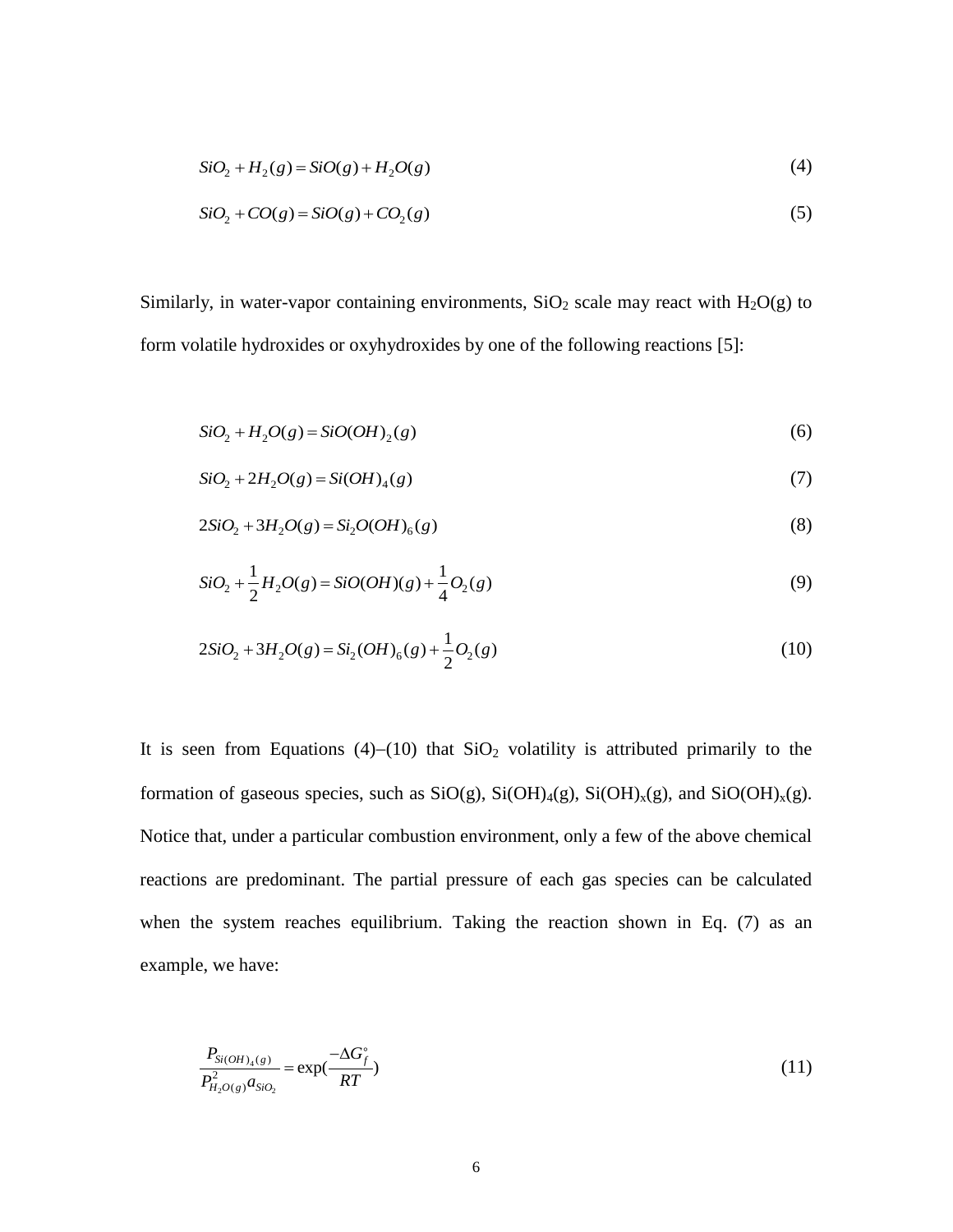Where  $\Delta G_f^{\circ}$  is the Gibbs energy change of the chemical reaction, *R* the gas constant, and *T* the temperature in Kelvin;  $P_{Si(OH)_4(g)}$ , and  $P_{H_2O(g)}$  are the partial pressures of  $Si(OH)_4(g)$  and  $H_2O(g)$ , respectively, and  $a_{SiO_2}$  the activity of  $SiO_2$  in the scale. It should be pointed out that, the equilibrium partial pressures of these volatile species, such as  $Si(OH)_4(g)$  in the above equation, are directly related to the activity of  $SiO_2$ . Apparently, low  $a_{SiO_2}$  will suppress the chemical reactions going to the right hand side, reduce the equilibrium partial pressures of volatile species, and consequently limit the volatilization of SiO2. This point will be elaborated in Section 3: RESULTS and DISCUSSIONS.

While thermodynamics can only provide equilibrium partial pressures of these gas species, the gaseous-diffusion model developed by Opila and colleagues [5, 7] is used to calculate their fluxes in this study. In their model, the fluxes of volatile silicon oxides, hydroxides, or oxyhydroxides are controlled by diffusion through a gaseous boundary layer. In laminar-flow conditions, the following equation [8] is used to calculate the boundary-layer-limited flux of species *i*:

$$
J_i = 0.664 Re^{\frac{1}{2}} Sc^{\frac{1}{3}} \frac{D\rho_{V_i}}{L}
$$
 (12)

where  $J_i$  is the mass flux of volatile species *i*, such as  $SiO(g)$  and  $Si(OH)_4(g)$ , *Re* the Reynolds number, *Sc* the Schmidt number, *D* the interdiffusion coefficient of the volatile species in the boundary-layer combustion gas,  $\rho_{V_i}$  the density of the volatile species *i* at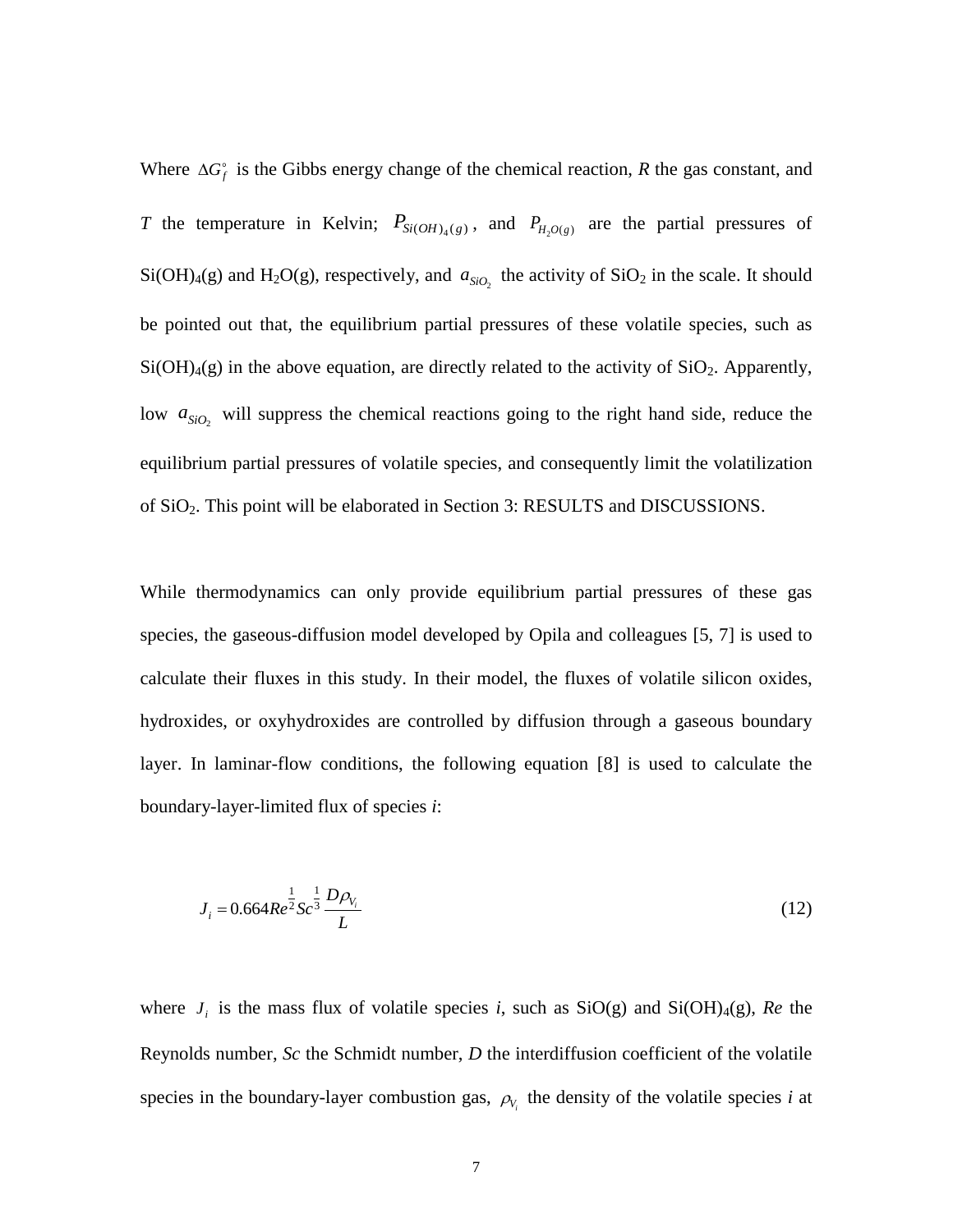the solid/gas interface, and *L* the characteristic length of the test specimen parallel to the direction of the gas flow. Expanding the Reynolds and Schmidt numbers results in,

$$
J_i = 0.664 \left(\frac{\rho v L}{\eta}\right)^{\frac{1}{2}} \left(\frac{\eta}{\rho D}\right)^{\frac{1}{3}} \frac{D \rho_{V_i}}{L}
$$
\n(13)

where  $\rho$  is the density of the boundary-layer combustion gas,  $\nu$  the linear gas velocity, and  $\eta$  the gas viscosity. In this equation, *L* and  $\nu$  are experimental inputs,  $\eta$  can be found in the literature [9], and *D* can be calculated by the Chapman-Enskog equation [10]. The gas densities,  $\rho$  and  $\rho_{V_i}$  are determined by the partial pressures of the gaseous species. Given the combustion gas environment, temperature and pressure, the partial pressures of the combustion gas species:  $O_2$ ,  $H_2$ ,  $H_2O$ ,  $CO$ ,  $CO_2$ ,  $N_2$ , as well as those volatile species at the solid/gas interface:  $SiO(g)$ ,  $Si(OH)_4(g)$ , etc., can be calculated using the thermodynamic database for the gas species. The gas densities  $\rho$  and  $\rho_{V_i}$  can then be calculated from the equation of state for an ideal gas:

$$
\rho_{V_i} = \frac{P_i M_i}{RT}
$$
  $(i = SiO(g), Si(OH)_4, etc.)$  (14)

$$
\rho = \sum_{j} \frac{P_j M_j}{RT} \qquad (j = O_2(g), H_2O, N_2, etc.)
$$
\n(15)

where  $P_i$  and  $P_j$  represent the partial pressures of the volatile silicon species and the gas species in the combustion environment, respectively,  $M_i$  and  $M_j$  are the corresponding atomic weights, *R* is the gas constant and *T* temperature. By using the partial pressures of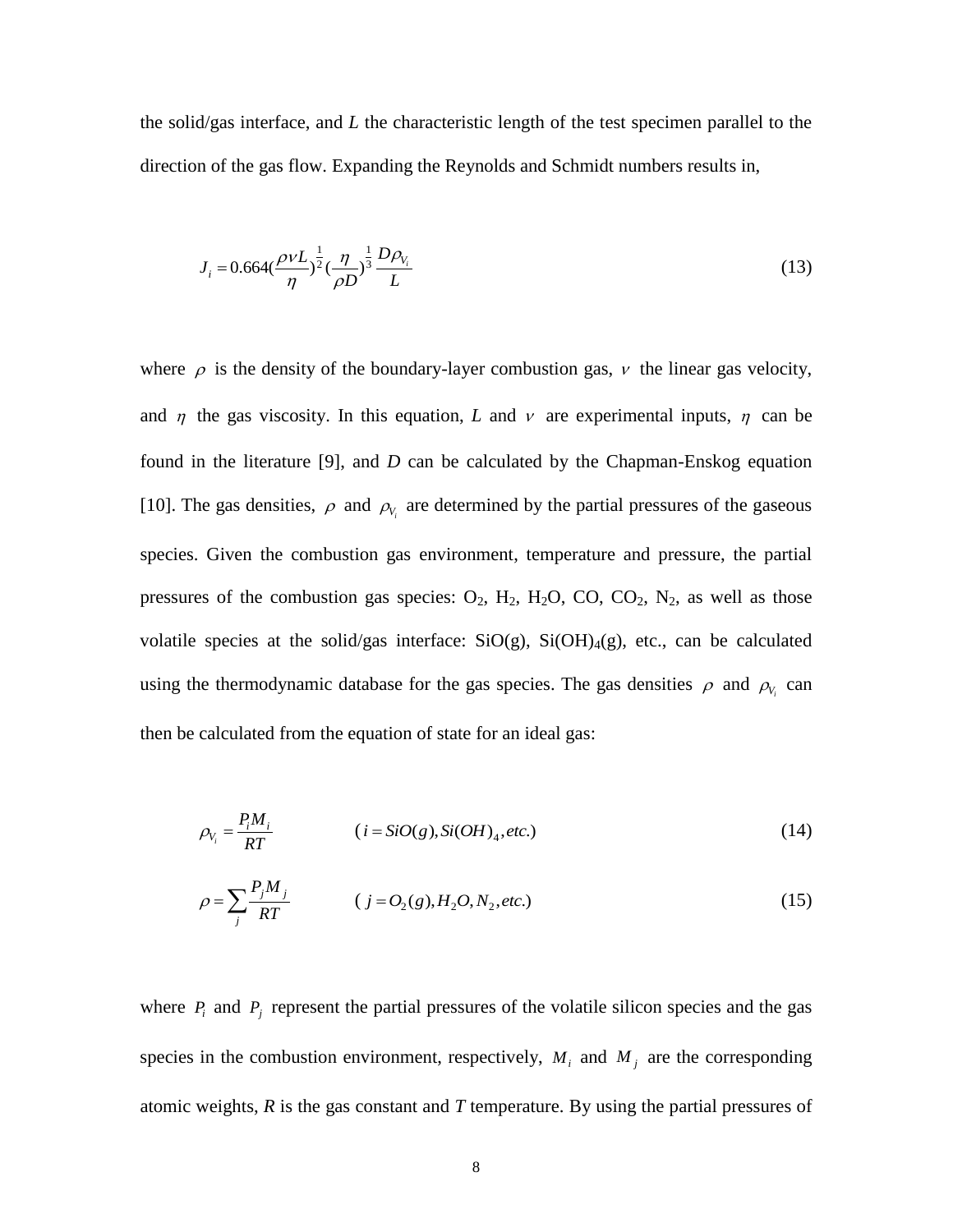gaseous species obtained from thermodynamic calculation and Eqs. (13)-(15), the fluxes of the volatile silicon species can be calculated. These values can then be used to calculate the weight loss of SiC.

### **2.2 Thermodynamic Database for the Gas Species and the EBC Systems**

In order to calculate the partial pressure of each gas species and the fluxes of volatile species, thermodynamic database for the gas species must be developed. The gas species considered in this study are those in the combustion environment, such as  $O_2$ ,  $H_2$ ,  $CO$ ,  $CO<sub>2</sub>$ , H<sub>2</sub>O, and N<sub>2</sub>, and the products due to the reaction of  $SiO<sub>2</sub>$  with the combustion environments, such as  $SiO(g)$ ,  $Si(OH)_4(g)$ ,  $SiO(OH)(g)$ ,  $SiO(OH)_2(g)$ . Gibbs energy functions for these species were developed based on the published thermochemical data in the literatures [5, 11]. The Gibbs energy of the gas phase is described by the following equation:

$$
G = \sum_{s=1}^{n} y_s G_s^{\circ} + RT \sum_{s=1}^{n} y_s \ln(y_s \gamma_s P) = \sum_{s=1}^{n} y_s [G_s^{\circ} + RT \ln(y_s \gamma_s) + RT \ln P]
$$
(16)

where  $P$  is the total external pressure in bar,  $G_s^{\circ}$  is the Gibbs energy of the species  $s$  at the reference pressure of one bar, *n* is the number of species and  $y<sub>s</sub>$  is the molar fraction of the species *s* in the gas phase. The fugacity coefficient,  $\gamma_s$ , is used to describe the nonideal gas, which is unity for an ideal gas.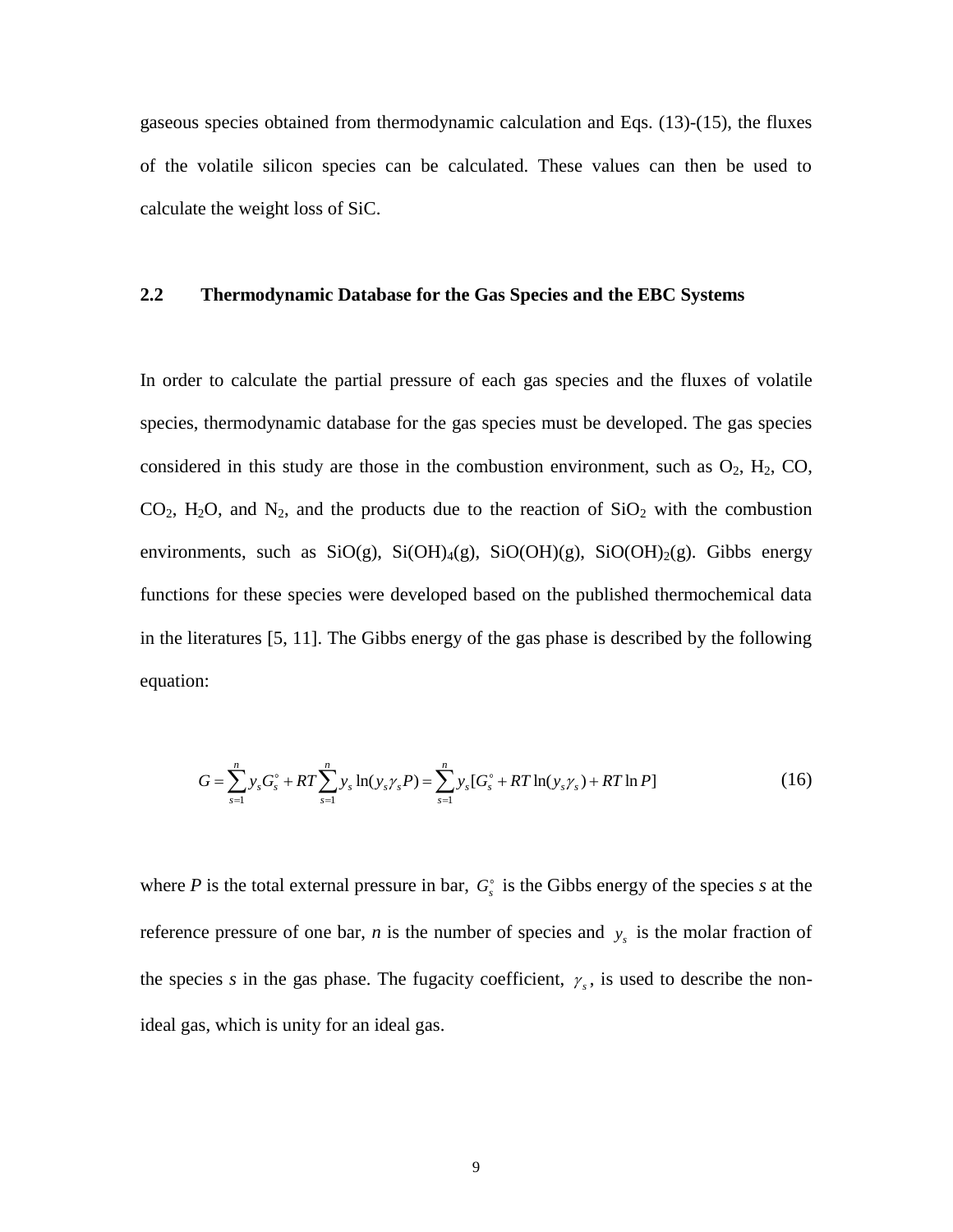As has been pointed out in Section 2.1, the equilibrium partial pressures of volatile species in the gas phase are directly related to the activity of  $SiO<sub>2</sub>$  in the scale. The activity of  $SiO<sub>2</sub>$  is unity when  $SiC$  is directly exposed to the combustion environment and  $SiO<sub>2</sub>$  scale builds up on the surface. This is not true when an environment barrier coating (EBC) is used, in which case the activity of  $SiO<sub>2</sub>$  should be calculated using the thermodynamic database of the EBC system. In this study, thermodynamic database for the SrO-Al<sub>2</sub>O<sub>3</sub>-SiO<sub>2</sub> pseudo-ternary system developed by Zhang *et al.* [12] was used to calculate the activity of  $SiO_2$  for mullite  $(Al_6Si_2O_{13}$  or written as  $3Al_2O_3.2SiO_2$ ) or  $SrAS_2$  $(SrO·Al<sub>2</sub>O<sub>3</sub>·2SiO<sub>2</sub>)$  coatings. Details on the thermodynamic models used to describe the phases in the SrO-Al<sub>2</sub>O<sub>3</sub>-SiO<sub>2</sub> system, as well as database development, will be published in a separate paper [12]. It should be pointed out that  $SrO·Al<sub>2</sub>O<sub>3</sub>·2SiO<sub>2</sub>$ , which was refereed to as SAS by Lee *et al.* [1], is abbreviated as SrAS<sub>2</sub>. This is to distinguish it from the other two ternary compounds in this pseudo-ternary system as will be discussed in Section 3.2.

### **2.3 Software Modules for Calculating Complicated Phase Equilibria, Gas-Solid Reaction and Volatilization of SiO<sup>2</sup>**

Software package, an essential part of this study, is used to deal with complicated phase equilibria, gas-solid reaction and  $SiO<sub>2</sub>$  volatilization. In this study, all the functions are built upon *Pandat* [13], a software package for multi-component phase diagram calculations. The unique feature of *Pandat* is its ability to automatically find the stable phase equilibrium in a multi-component, multi-phase system. The gas-solid reaction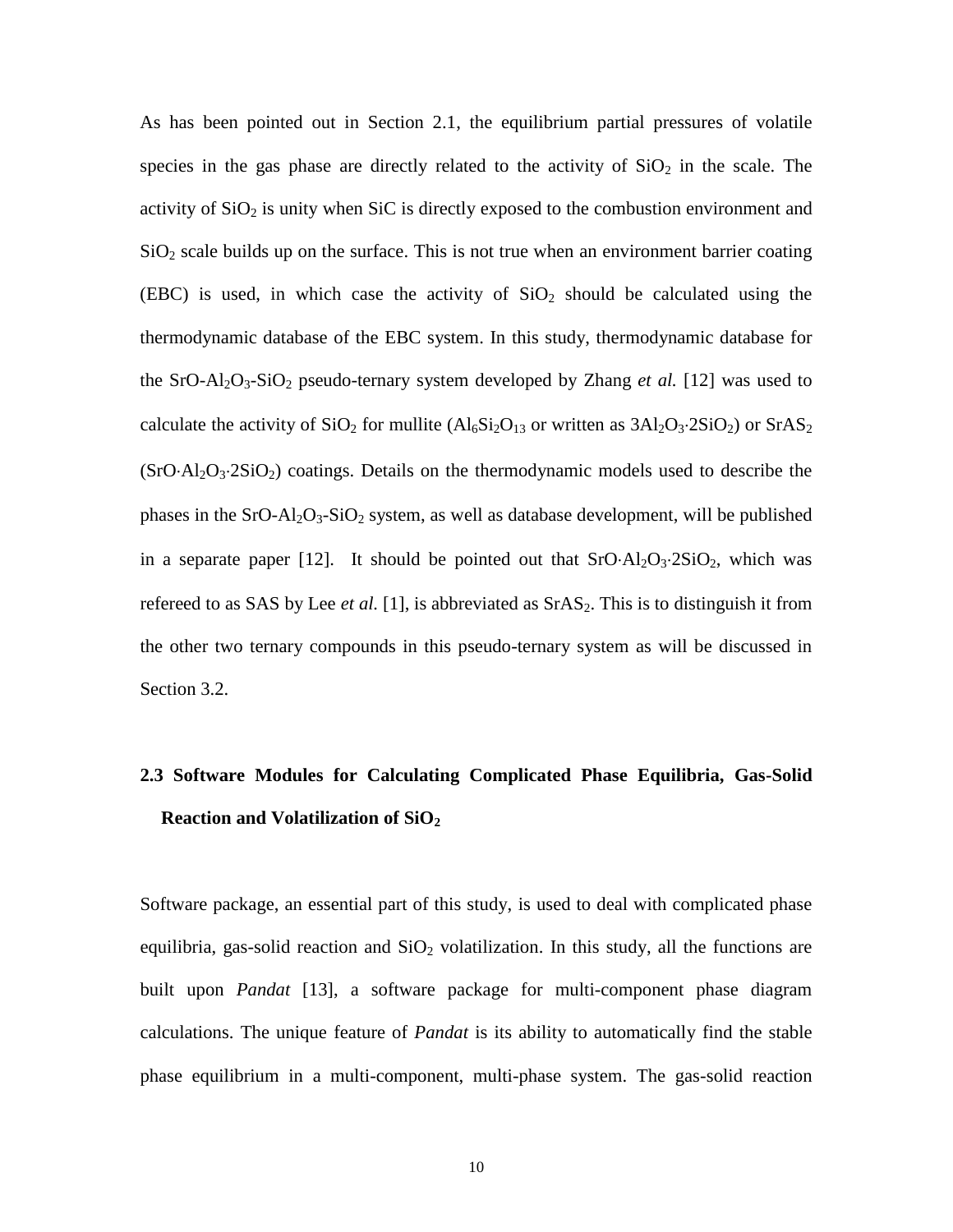module is used to find the equilibrium between the gas phase and the EBC system. [Figure](#page-26-0)  [1](#page-26-0) is a flow chart showing the connection between different modules of the software and the thermodynamic databases. Thermodynamic database for the EBC system provides the software with Gibbs energy functions of the condensed phases to find the phase equilibria in the EBC system. The calculated phase stability and activity data, as well as the Gibbs energies of gas species, are inputs for the gas-solid reaction module. The equilibrium partial pressures of gas species calculated from the gas-solid reaction module are then used by the kinetic module for calculating the fluxes of the volatile silicon oxide, hydroxide, and oxyhydroxide species.

### **3. RESULTS AND DISCUSSIONS**

### **3.1 SiC Weight Loss When Directly Exposed to the Combustion Environments**

Robinson and colleagues [6] carried out experimental study on the SiC recession caused by  $SiO<sub>2</sub>$  scale volatility under combustion conditions. In their study, SiC coupons were directly exposed to the combustion environments. The  $SiO<sub>2</sub>$  was first formed on the sample surface, and then volatilized due to its reaction with combustion air to form volatile species, such as SiO,  $Si(OH)_4$ ,  $SiO(OH)_2$ ,  $SiO(OH)$ . The process follows paralinear kinetics, i.e. a simultaneous parabolic scale growth, concurrent with linear volatilization of the scale. However, steady state was quickly established, and linear weight loss of SiC was measured in their study. Table I lists the experimental conditions of their experiments. In this table, T, P and  $V<sub>g</sub>$  represent the temperature, total pressure,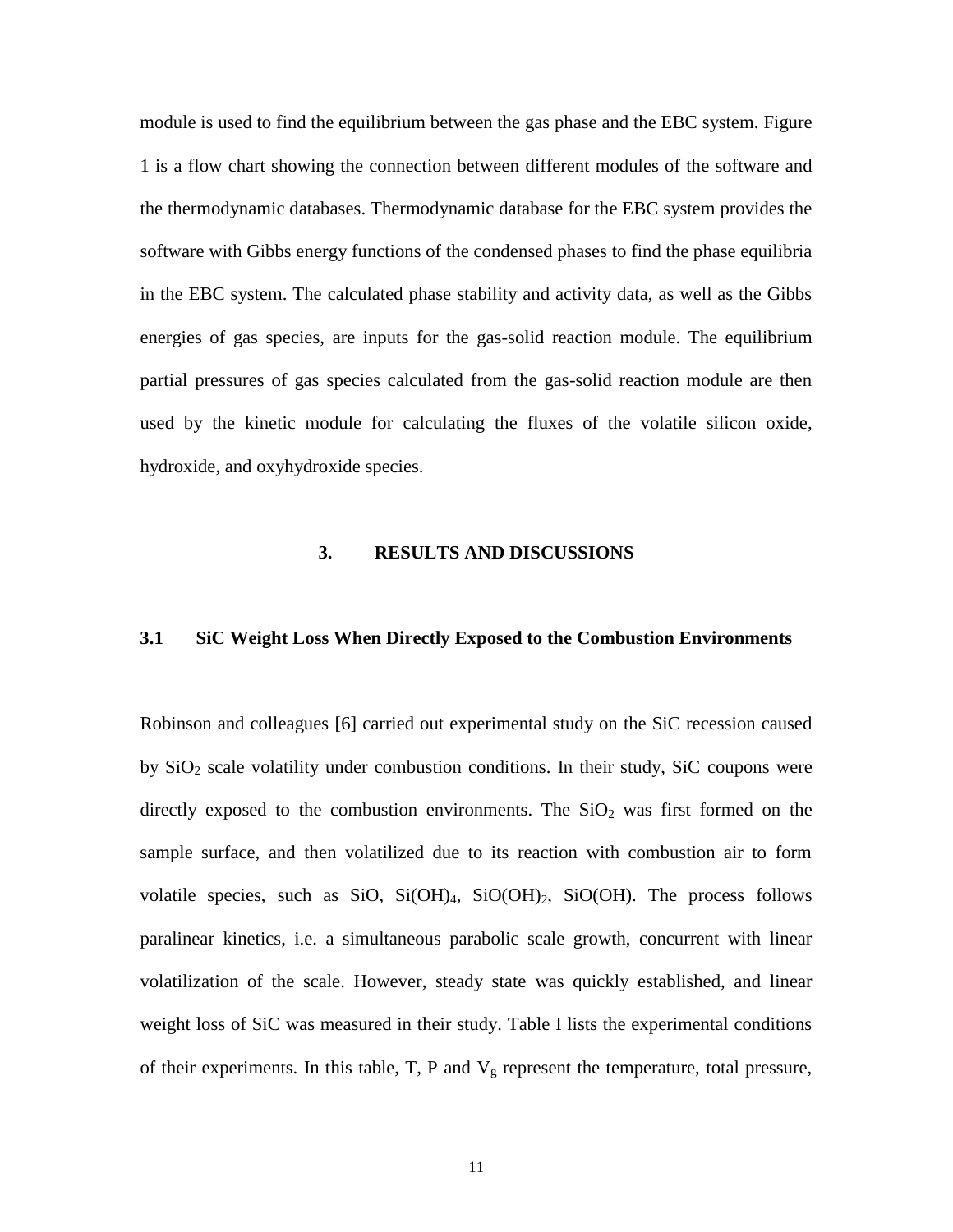and gas velocity of the combustion air. The equivalent ratio, represented by  $\phi$ , is defined as the fuel-to-air ratio with the total hydrocarbon (fuel) content normalized to the amount of oxygen. At  $\phi = 1$ , combustion results in complete consumption of fuel and oxygen. For the case of fuel lean, i.e.,  $\phi < 1$ , the combustion air will contain N<sub>2</sub>, H<sub>2</sub>O, CO<sub>2</sub>, and O<sub>2</sub> as major species; while for the case of fuel rich, i.e.,  $\phi > 1$ , the combustion air will contain  $N_2$ ,  $H_2O$ ,  $CO_2$ ,  $H_2$  and CO.

The calculation condition used in this work is listed in Table II, and the calculated SiC loss is compared with the experimental data of Robinson's work [6]. [Figure 2](#page-27-0) compares the calculated and experimentally measured SiC weight loss rate under fuel lean condition (refer to Tables I and II). It shows a very good agreement at low temperature range (below  $1500^{\circ}$ C), while the calculated weight loss tends to be higher than that determined by Robinson etc. [6] at higher temperature (above 1500 $^{\circ}$ C). [Figure 3](#page-28-0) shows a comparison between the calculated and experimentally measured SiC weight loss rate under fuel rich condition (refer to Tables I and II), and less satisfactory results are obtained. The calculated weight loss rates are lower than those determined by experiments, which is probably due to the formation of other volatile gas species, such as  $Si(OH)<sub>6</sub>$ . Due to the lack of thermochemical data for this species, its Gibbs energy is unknown and therefore not considered in the current thermodynamic database. [Figure 4,](#page-29-0) which compares the calculated and experimentally measured SiC weight loss at two pressures, indicates that the model prediction works well at different pressures under fuel lean condition. In fact, the calculation for the higher pressure (10atm) agrees with the experimental measurements better, even for high temperature. The effects of temperature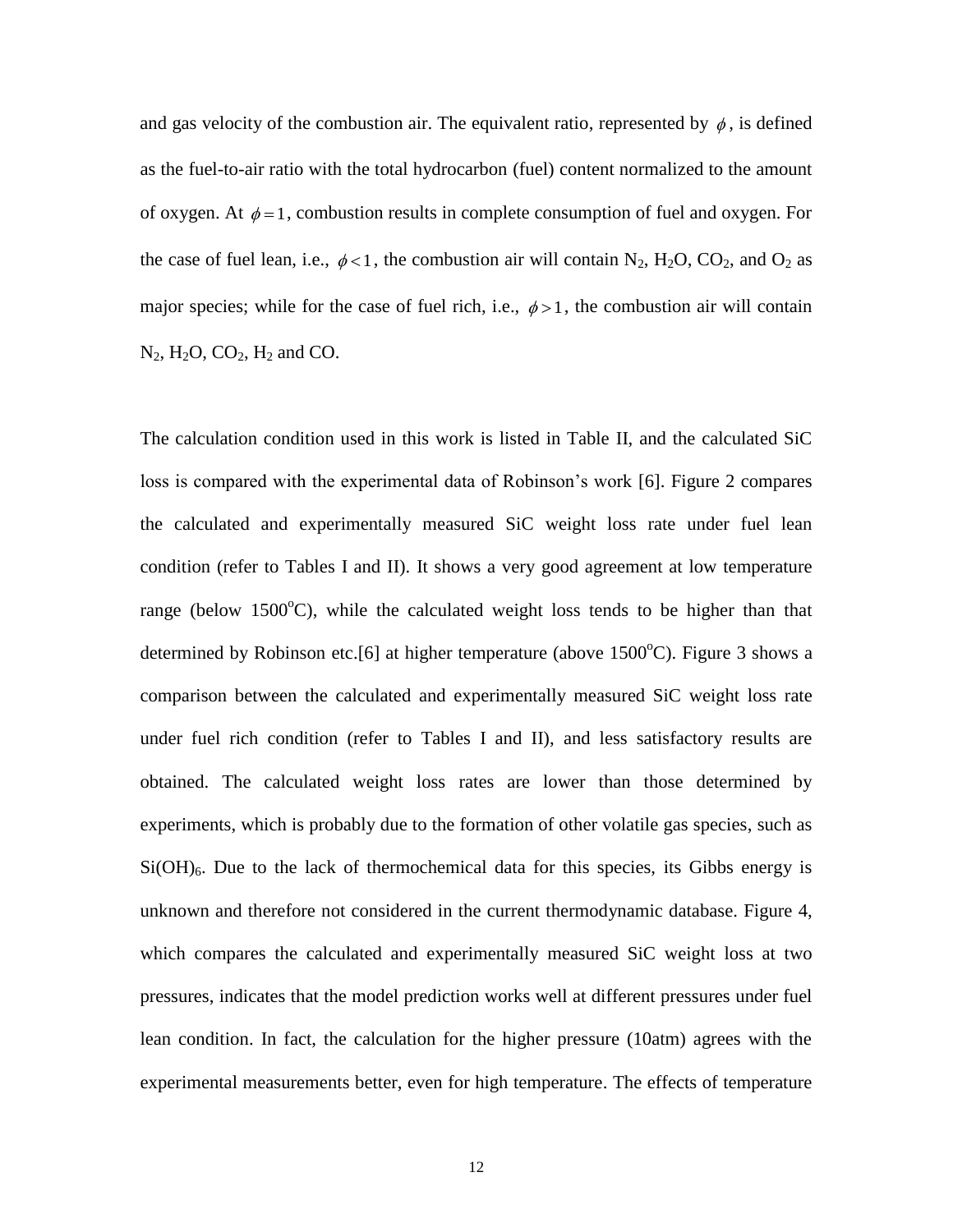and pressure on the weight loss of SiC are shown in [Figure 5](#page-30-0) and [Figure 6.](#page-31-0) It is apparent that higher temperature and/or higher pressure of the combustion air lead to heavier SiC weight loss.

### **3.2 SiC Weight Loss When Mullite or SrAS<sup>2</sup> Coating is used**

As has been pointed out, the fluxes of volatile species and the weight loss of SiC are directly related to the activity of  $SiO_2$ . It is seen from equation (11) that low  $a_{SiO_2}$ suppresses the chemical reactions going to the right hand side (equation (7)), and consequently reduces the volatility of  $SiO<sub>2</sub>$ . For the case discussed in Section 3.1, bare SiC substrate directly exposed to the combustion environment was first oxidized to form SiO<sub>2</sub> scale, therefore  $a_{SiO_2} = 1$  in the scale. In this section, we will demonstrate that SiC recession rate is reduced when mullite or  $SrAS<sub>2</sub>$  is used as coating due to the lower activity of  $\text{SiO}_2$  ( $a_{\text{SiO}_2}$  < 1) in the EBC.

Mullite  $(3Al_2O_3.2SiO_2)$  forms in the  $SiO_2-Al_2O_3$  pseudo-binary system as shown in [Figure 7.](#page-32-0) The activity of  $SiO<sub>2</sub>$  is calculated along this pseudo-binary at 1500K and plotted in [Figure 8.](#page-33-0) As can be seen,  $a_{SiO_2}$  is 1 in the  $SiO_2+$ Mullite two-phase field, and decreases from 1 to 0.506 in the single mullite field and keeps constant 0.506 in the Mullite+Al<sub>2</sub>O<sub>3</sub> two-phase field. [Figure 9](#page-34-0) shows the activity of  $SiO<sub>2</sub>$  in mullite as a function of temperature. This plot does not make sense at first sight since the activity of  $SiO<sub>2</sub>$ decreases as temperature increases. This figure needs to be understood in combination with [Figure 7](#page-32-0) and [Figure 8](#page-33-0) together. It is seen from Figure 7 that mullite has a certain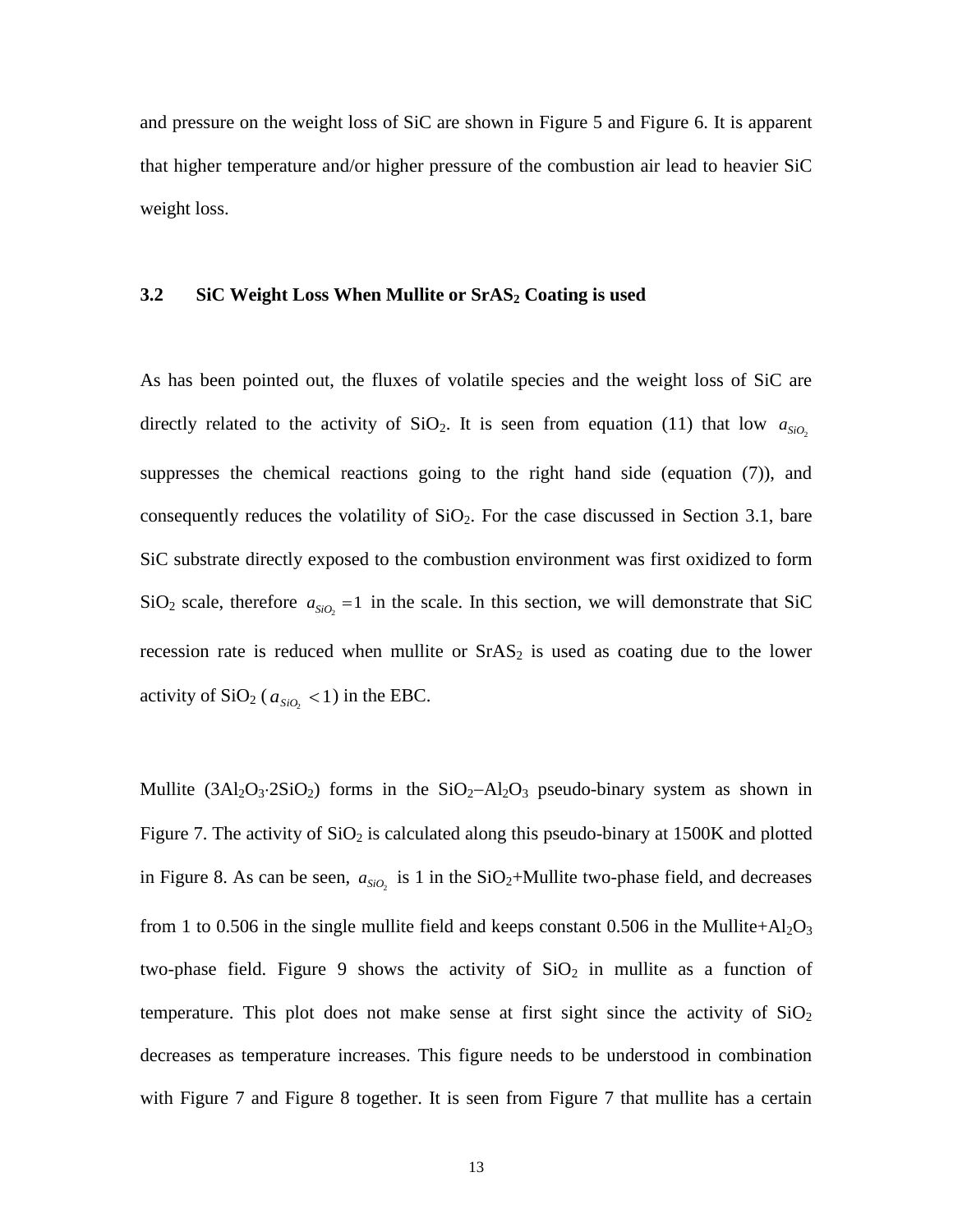range of homogeneity and its phase boundary is tilted. [Figure 8](#page-33-0) indicates that the activity of  $SiO<sub>2</sub>$  changes dramatically within the mullite single phase region. It is in fact not suitable to compare the activity of  $SiO<sub>2</sub>$  at different temperatures at the stoichiometric composition of mullite  $(Al<sub>6</sub>Si<sub>2</sub>O<sub>13</sub>)$  since this composition may locate in the SiO<sub>2</sub>+Mullite two-phase field, single mullite phase field, or Mullite+ $Al_2O_3$  two-phase field depending on the temperature. The activity showed in [Figure 9](#page-34-0) is actually the activity of  $SiO<sub>2</sub>$  in the Mullite+Al<sub>2</sub>O<sub>3</sub> two-phase field, or the activity of  $SiO<sub>2</sub>$  following the phase boundary of mullite in equilibrium with  $Al_2O_3$ , which is tilted away from  $SiO_2$  at higher temperature. This is why the activity of  $SiO<sub>2</sub>$  decreases as the temperature increases.

[Figure 10](#page-35-0) is the isothermal section of the SrO-Al<sub>2</sub>O<sub>3</sub>-SiO<sub>2</sub> pseudo-ternary at 1350<sup>o</sup>C. The activity of  $SiO_2$  with  $SrAS_2 (SrO·Al<sub>2</sub>O<sub>3</sub>·2SiO<sub>2</sub>)$  composition is calculated as a function of temperature as shown in [Figure 11.](#page-36-0) It is seen from [Figure 9](#page-34-0) and [Figure 11](#page-36-0) that the activity of  $SiO<sub>2</sub>$  varies from 0.53 to 0.43 in mullite, and from 0.04 to 0.15 in  $SrAS<sub>2</sub>$  in the temperature range of 1400K to 1800K. SrAS<sub>2</sub> is therefore expected to better protect  $SiO<sub>2</sub>$ from volatilization and SiC recession due to the lower activity of  $SiO<sub>2</sub>$  in it. This point is clearly shown in [Figure 12,](#page-37-0) in which the SiC weight loss rate is calculated as a function of temperature under the combustion condition of fuel lean at 6 atm. These calculations indicate that SiC suffers significant weight loss when it is directly exposed to the combustion environment, mullite coating helps to reduce the SiC weight loss by about  $50\%$ , and  $SrAS<sub>2</sub> coating helps further preventing SiC from recession.$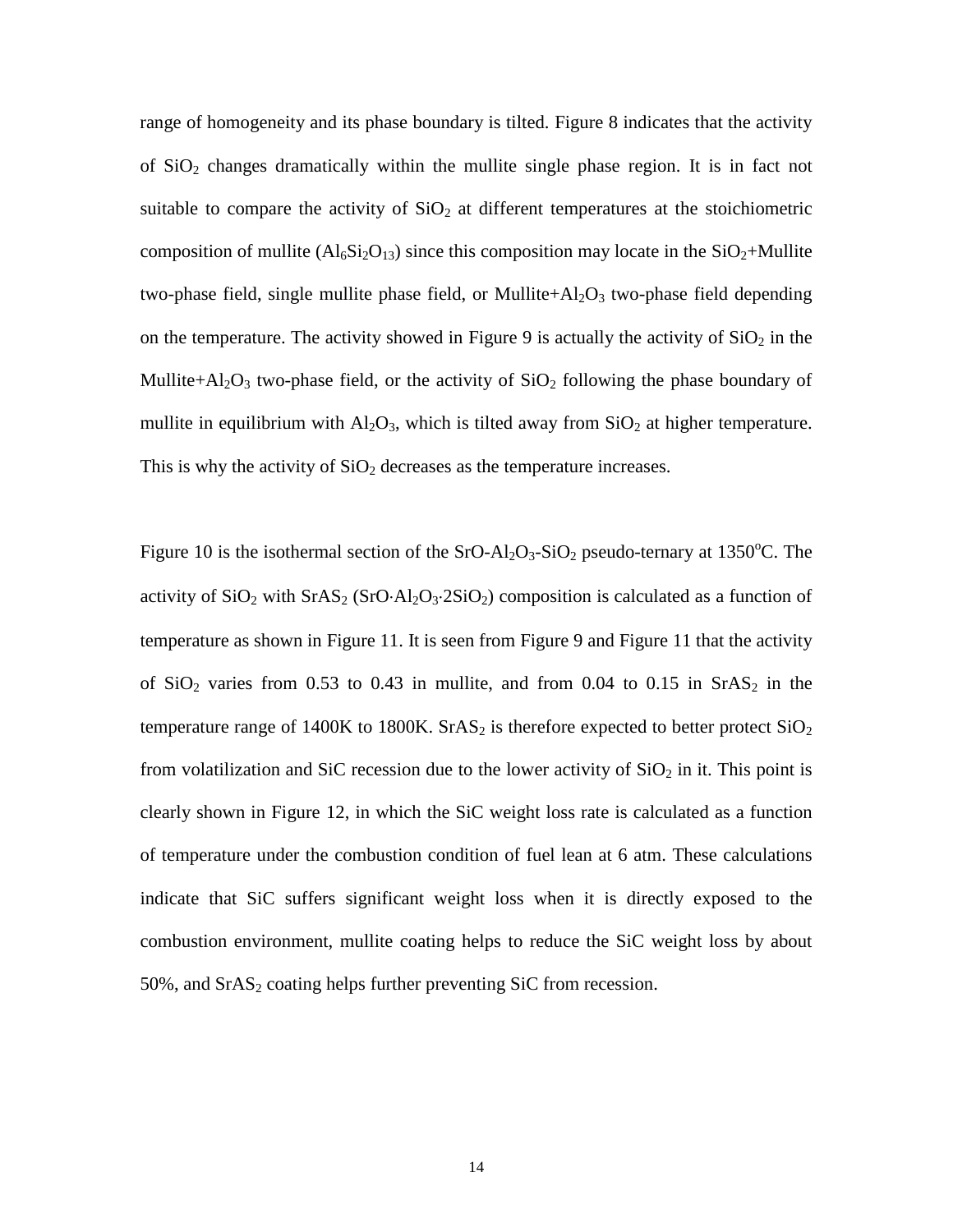In the paper of Lee *et al*. [1], experimental measurements were carried out to determine the weight loss of SiC when the BSAS family coatings were used. The  $SrAS<sub>2</sub>$  (refereed to as SAS in Lee's paper) coated SiC samples were exposed to 50%  $H_2O$ -balance  $O_2$ flowing at 4.4cm/s at 1500°C. The total pressure of  $H_2O$  and  $O_2$  was 1 atm. The activity of  $SiO_2$  for  $SrAS_2$   $(SrO·Al_2O_3·2SiO_2)$  is calculated to be 0.145 at 1500<sup>o</sup>C, and the calculated SiC weight loss as a function of time is shown in [Figure 13.](#page-38-0) The experimentally determined weight loss by Lee *et al*. [1] were also plotted on the figure for comparison. Even though the calculation over predicted the weight loss by about 20%, fairly good agreement is obtained.

Mullite and  $SrAS<sub>2</sub>$  were selected in the calculation to demonstrate their protective roles as EBCs due to the fact that these two materials have been studied experimentally for such a purpose. In addition to  $SrAS<sub>2</sub>$ , there are two other compounds:  $Sr<sub>2</sub>AS$  (2SrO·Al<sub>2</sub>O<sub>3</sub>·SiO<sub>2</sub>) and  $Sr_6A_9S_2$  ( $6SrO·9Al_2O_3·2SiO_2$ ) in the SrO-Al<sub>2</sub>O<sub>3</sub>-SiO<sub>2</sub> pseudo-ternary system as shown in [Figure 10.](#page-35-0) To the best of our knowledge, their potential applications as EBCs for SiC have not been studied experimentally. It would be interesting to see if they have such a potential from a thermodynamic point of view. The activity of  $SiO<sub>2</sub>$  in both  $Sr<sub>2</sub>AS$ and  $Sr<sub>6</sub>A<sub>9</sub>S<sub>2</sub>$  were calculated as a function of temperature and compared with that of  $SrAS<sub>2</sub>$  as shown in [Figure 14.](#page-39-0) As it is seen, both  $Sr<sub>2</sub>AS$  and  $Sr<sub>6</sub>A<sub>9</sub>S<sub>2</sub>$  show lower activities of  $SiO<sub>2</sub>$ , which indicates that they should be more effective in protecting  $SiO<sub>2</sub>$  from volatilization and SiC from recession. This is especially true for  $Sr<sub>2</sub>AS$ , in which the activity of  $SiO<sub>2</sub>$  is several orders of magnitude lower than that of  $SrAS<sub>2</sub>$ . However, it should also be pointed out that this conclusion is reached only in view of their activities.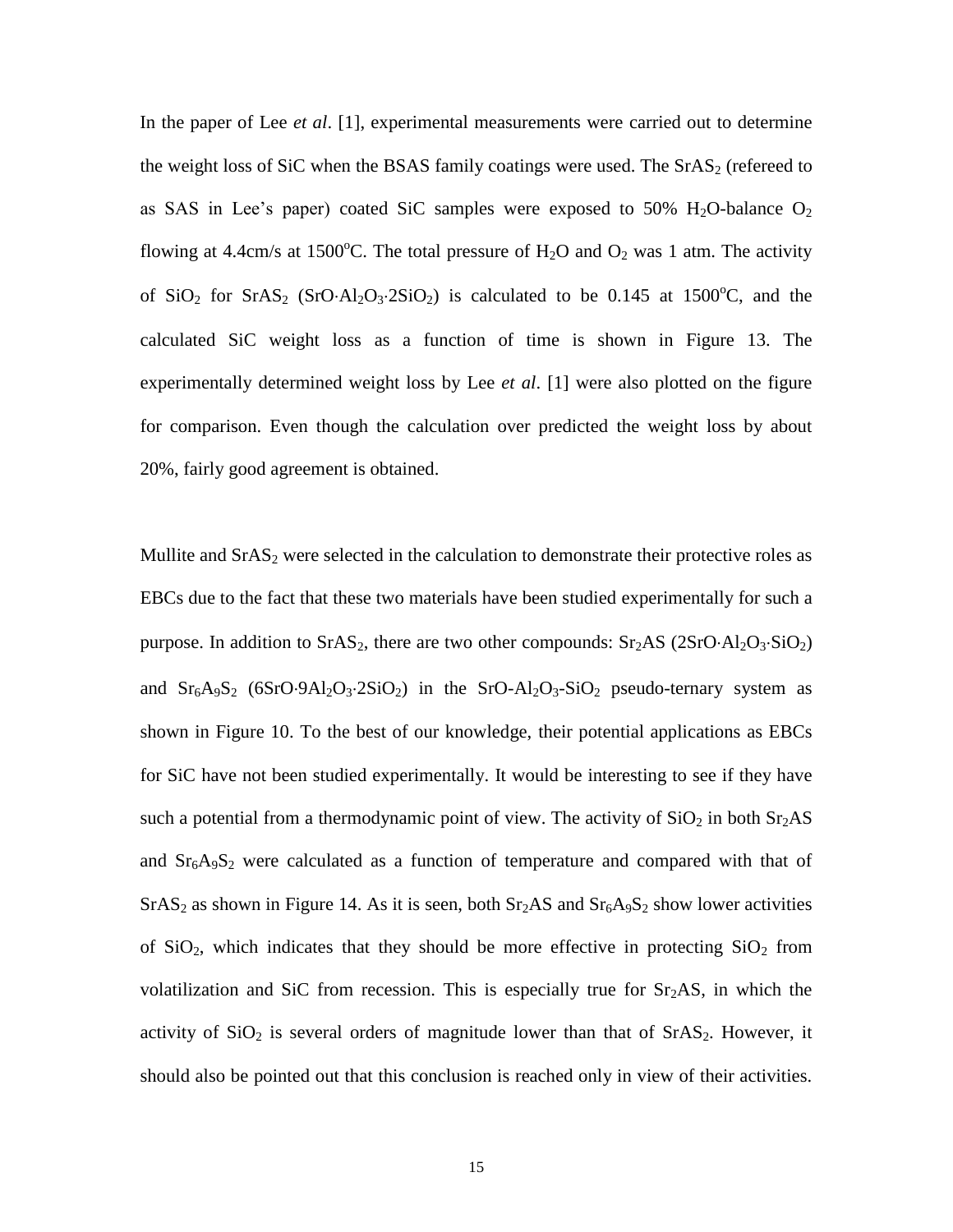To develop good coating materials, their chemical compatibility with Si-based ceramics, coefficient of thermal expansion (CTE), and adherence need to be addressed as well. Nevertheless,  $Sr<sub>2</sub>AS$  and  $Sr<sub>6</sub>A<sub>9</sub>S<sub>2</sub>$  identified by the thermodynamic calculations of this study are worthwhile for future experimental investigation.

### **3.3 Effects of the Equivalent Factor, Temperature, Pressure and Activity of SiO<sup>2</sup> on the Partial Pressures of Gas Species**

In order to understand the volatilization of  $SiO<sub>2</sub>$  and the recession of  $SiC$ -based ceramics under different combustion environments, it is essential to know how the partial pressure of each gas species changes with the equivalent ratio  $\phi$ , temperature, pressure and activity of  $SiO<sub>2</sub>$ . In this section, we will plot the calculated partial pressures of gas species as a function of  $\phi$  at different temperature, total pressure and activity of SiO<sub>2</sub>. [Figure 15](#page-40-0) is the one for the combustion condition at  $1200^{\circ}$ C with a total pressure of 6atm. [Figure 15](#page-40-0) (a) shows the distribution of every gas species in the combustion air, while [Figure 15](#page-40-0) (b) is for the volatile silicon oxide, hydroxides, oxyhydroxides due to the reaction of  $SiO<sub>2</sub>$ with the combustion air. As has been discussed in Section 3.1, the equivalent ratio  $(\phi)$  is defined as the fuel-to-air ratio with the total hydrocarbon (fuel) content normalized to the amount of oxygen. It is fuel lean when the equivalent ratio is less than one and fuel rich when the equivalent ratio is greater than one. As is seen from [Figure 15](#page-40-0) (a), the concentrations of  $N_2$ ,  $H_2O$ , and  $CO_2$  remain almost constants at both fuel lean and fuel rich conditions.  $O_2$  is one of the major species at fuel lean condition, while it is almost completely consumed at fuel rich condition. On the other hand, the existence of  $H_2$  and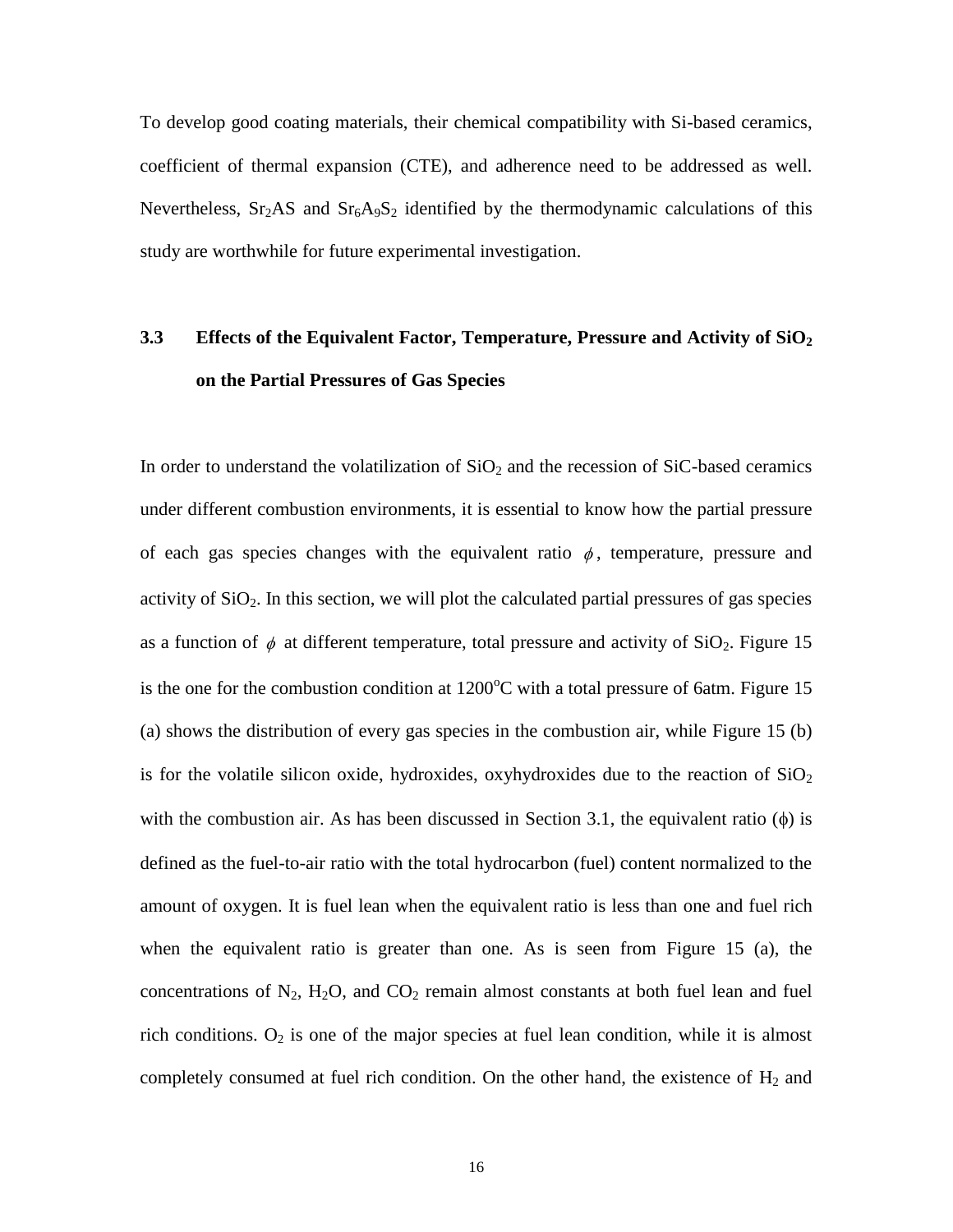CO is negligible at fuel lean, but they become the major species at fuel rich condition. The partial pressures of  $O_2$ ,  $H_2$ , and CO go through dramatic change near the area where the equivalent ratio is one. Although the concentrations of these species vary slightly due to the change of temperature and total pressure, their distributions as a function of  $\phi$  keep the same trend as that shown in [Figure 15](#page-40-0) (a). Similar plots for the distribution of these species at different temperatures and pressures, therefore, will not be repeated in this paper. In the following discussions, we will focus on the variation of the volatile species: SiO,  $Si(OH)<sub>4</sub>$ ,  $SiO(OH)<sub>2</sub>$  and  $SiO(OH)$ , since they are the ones that directly contribute to the volatility of  $SiO<sub>2</sub>$ .

[Figure 16](#page-41-0) (a) shows the partial pressure change of the volatile species when the total pressure jumps from 6 atm to 12 atm. [Figure 16](#page-41-0) (b) is the enlarged plot of the top portion of [Figure 16](#page-41-0) (a). It is seen from these two figures that the partial pressure change of SiO and  $SiO(OH)$  is negligible, while the partial pressure of  $Si(OH)<sub>4</sub>$  increases by five folds, and  $SiO(OH)_2$  by three folds as the total pressure increases from 6 atm to 12 atm. This is consistent with [Figure 6](#page-31-0) which shows that the total weight loss of SiC is proportional to the total pressure. [Figure 17](#page-42-0) shows the partial pressure change of these species when the temperature changes from  $1200^{\circ}$ C to  $1500^{\circ}$ C. Temperature seems to have a big impact on the partial pressures of these species. The partial pressure of  $Si(OH)_4$  increases by about 5 folds, and the other three species by two or more orders of magnitude when the temperature increases from  $1200^{\circ}$ C to  $1500^{\circ}$ C. In order to demonstrate the effect of the activity of  $SiO<sub>2</sub>$ , partial pressures of these species are calculated at 1200<sup>o</sup>C and 6 atm, one at  $a_{SiO_2} = 1$  (directly exposure), and the other at  $a_{SiO_2} = 0.05$  (SrAS<sub>2</sub> coating at 1200<sup>o</sup>C).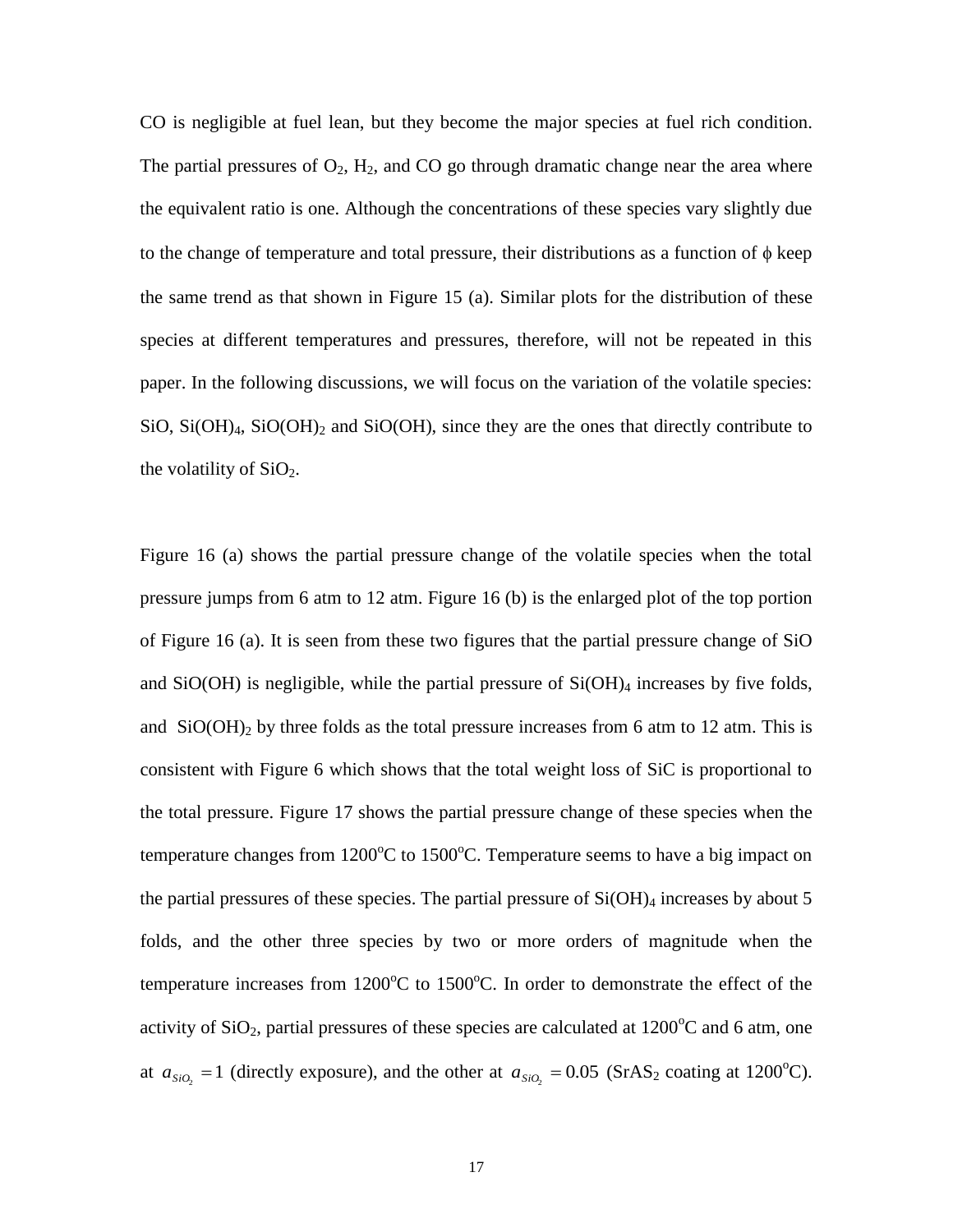These two calculations are compared in [Figure 18,](#page-43-0) which clearly demonstrates that the partial pressure of every volatile species is reduced by more than one order of magnitude when  $SrAS<sub>2</sub>$  coating is used.

### **3.4 Discussions on the Limitations of the Approach**

The purpose of this work is to integrate thermodynamic calculation with a gaseousdiffusion model to predict the volatility of  $SiO<sub>2</sub>$  as a function of combustion conditions and environmental barrier coating (EBC) materials. The prediction relies on the reliability of the thermodynamic database for the gas phase and the condensed phases of the EBC system, and the suitability of the gaseous-diffusion model. The accuracy of the Gibbs energy of every gas species, especially those volatile species, determines the predicted volatility of  $SiO<sub>2</sub>$  and the recession of SiC. As shown in [Figure 3,](#page-28-0) the calculated weight loss rates of SiC are lower than those measured under fuel rich condition. One of the possible reasons is that other volatile species that are not considered in the database play a role. Therefore, a more comprehensive thermodynamic database, which includes the Gibbs energies of all possible gas species, is needed for more accurate predictions. Thermodynamic database for the EBC system, which is  $SrO-Al<sub>2</sub>O<sub>3</sub>-SiO<sub>2</sub>$  in this study, is essential since the activity of  $SiO<sub>2</sub>$  directly determines the partial pressures of volatile species and the volatility of  $SiO<sub>2</sub>$ . This database needs to be extended to a higher order system if the modeling approach developed in this study is to be used for other coating materials. The gaseous-diffusion model used in this study was based on the assumption of laminar-flow conditions, and was used to calculate boundary layer diffusion controlled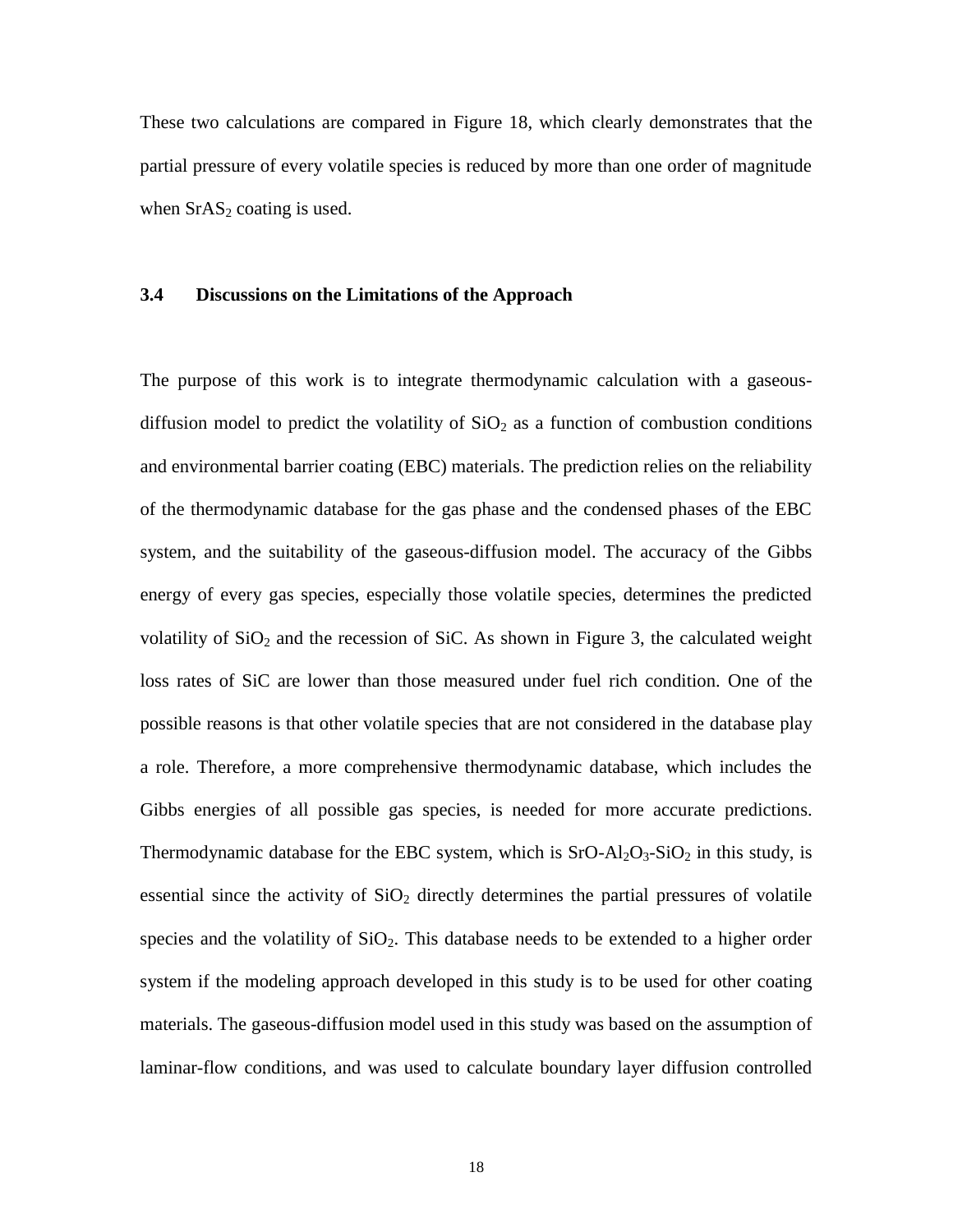fluxes. The major issue with this model is that in some circumstances, such as very high gas velocity, laminar flow is expected to give way to turbulent conditions, and the equations used in this study need to be corrected. The limitation of this model has been discussed by Opila *et al.* [5] and will not be repeated here. Although with limitations, the modeling approach developed with this study is a very useful tool in understanding the volatility of  $SiO<sub>2</sub>$  under a variety of combustion conditions, and different coating conditions.

### **4. CONCLUSION**

A concept of integrating thermodynamic calculation with gaseous-diffusion model for the prediction of SiC recession caused by  $SiO<sub>2</sub>$  volatility under combustion conditions is successfully demonstrated in this study. In this approach, thermodynamic database for the gas phase and the condensed phase in the silica-oxide system is used to calculate the equilibrium between the selected EBC and the combustion environment. The calculated equilibrium partial pressures are then used by the gaseous-diffusion model to find the fluxes of volatile gas species and the weight loss of SiC resulted from the volatility of  $SiO<sub>2</sub>$ . The advantage of this approach is that thermodynamic calculation is directly integrated with  $SiO<sub>2</sub>$  volatile kinetics and the activity effect of  $SiO<sub>2</sub>$  for a selected EBC can be instantly taken into account. As a result, the protective efficiency of different EBCs can be evaluated under a variety of combustion conditions, which provides a valuable guidance for the intelligent selection of EBCs for the SiC-based materials.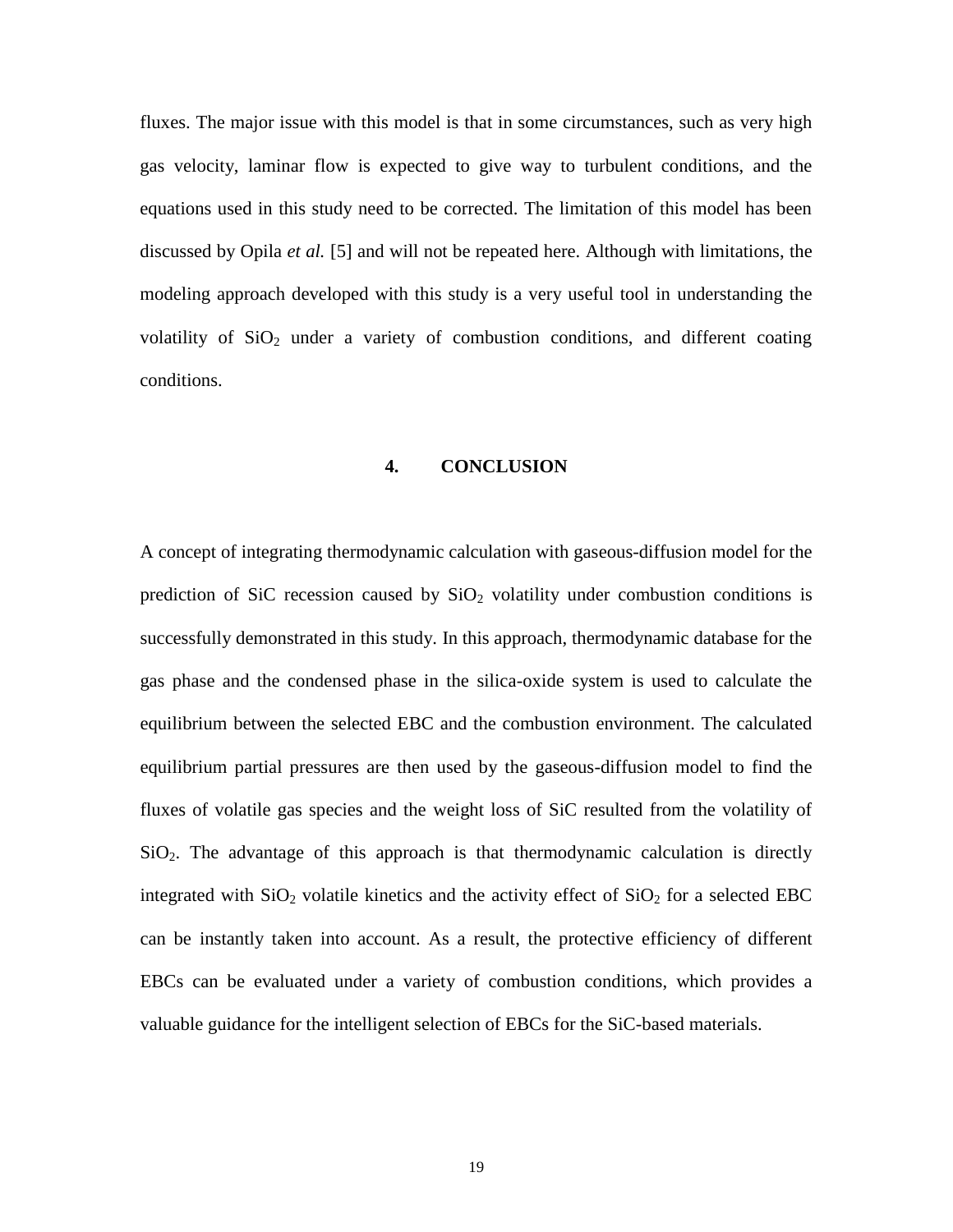In this study, the volatility of  $SiO<sub>2</sub>$  and the recession of  $SiC$  under a variety of combustion conditions were calculated and compared favorably with the available experimental data. It is demonstrated that the SiC-based ceramics suffers significant weight loss when it was exposed to the combustion air directly, mullite  $(3Al<sub>2</sub>O<sub>3</sub>·2SiO<sub>2</sub>)$  coating reduces the SiC weight loss by about 50%, and  $SrAS<sub>2</sub> (SrO·Al<sub>2</sub>O<sub>3</sub>·2SiO<sub>2</sub>)$  coating further prevents the SiC from recession. Two alloys:  $Sr<sub>2</sub>AS$  (2SrO·Al<sub>2</sub>O<sub>3</sub>·SiO<sub>2</sub>) and  $Sr<sub>6</sub>A<sub>9</sub>S<sub>2</sub>$  (6SrO·9Al<sub>2</sub>O<sub>3</sub>·2SiO<sub>2</sub>), were identified as potential EBCs for SiC by our calculations. The even lower activity of  $SiO<sub>2</sub>$  in these two materials made them very promising coating materials for SiC. The effects of the equivalent ratio, temperature, and total pressure on the volatility of  $SiO<sub>2</sub>$  are also discussed. Temperature is found to have significant effects on the equilibrium partial pressures of the volatile species, and their fluxes. Higher temperature and/or higher pressure lead to heavier weight loss of SiC-based ceramics.

### **ACKNOWLEDGEMENTS**

We would like to acknowledge the financial support from USAF due to a SBIR award: FA8650-09-M-5211 without which this work is not possible.

### **REFERENCES**

1. K. N. Lee, D. S. Fox, and N.P. Bansal, *Rare earth silicate environmental barrier coatings for SiC/SiC composites and Si3N4 ceramics.* Journal of the European Ceramic Society, 2005. **25**: p. 1705-1715.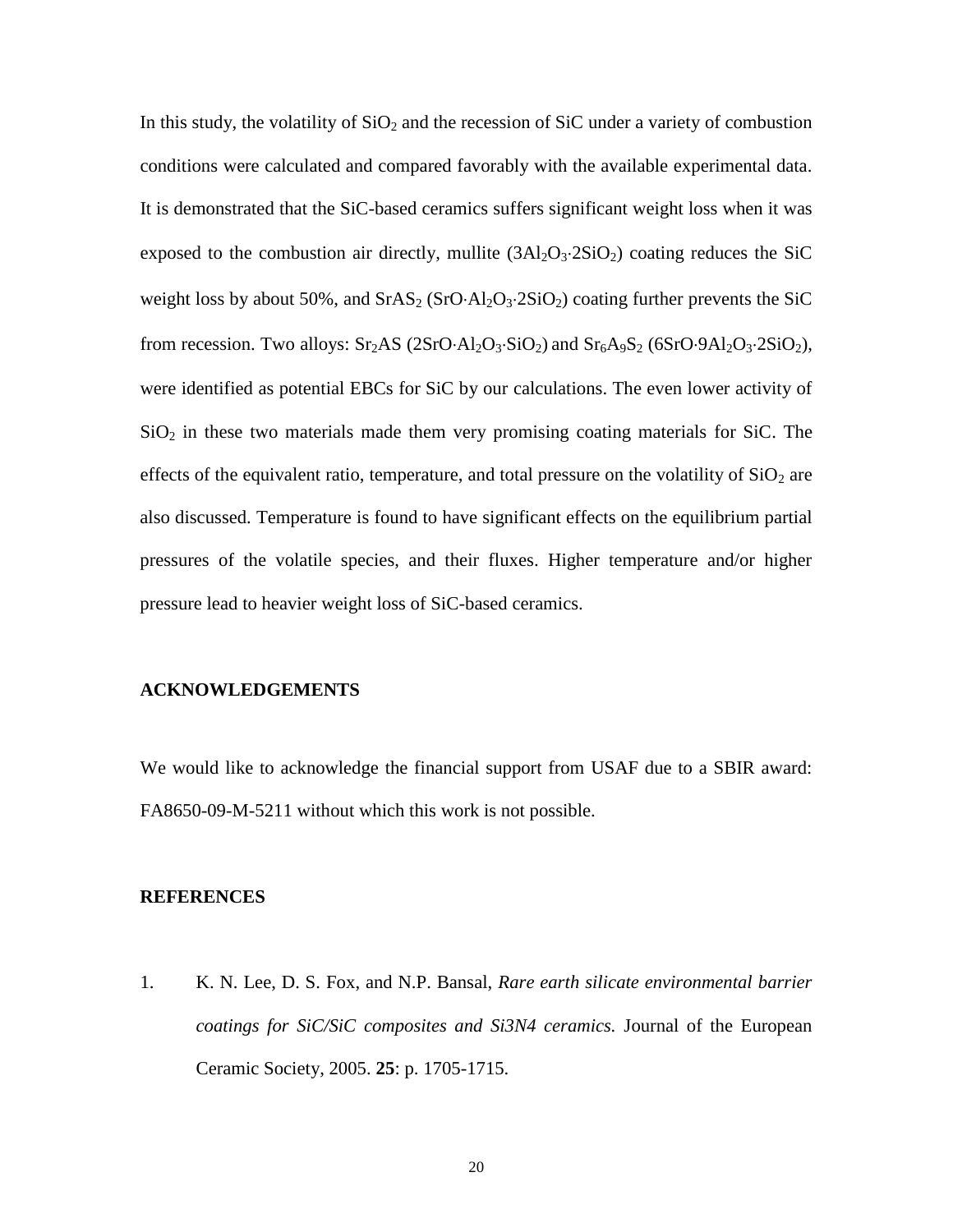- 2. J. I. Federer, *Alumina base coating for protection of SiC ceramics.* J. Mater. Eng., 1990. **12**: p. 141-149.
- 3. J. R. Price, M. van Roode, and C. Stala, *Ceramic oxide-coated silicon carbide for high temperature corrosive environments.* Key Eng. Mater., 1992. **72-74**: p. 71- 84.
- 4. K. N. Lee, R. A. Miller, and N. S. Jacobson, *New generation of plasma-sprayed mullite coatings on silicon-carbide.* J. Am. Ceram. Soc., 1995. **78**(3): p. 705-710.
- 5. E. J. Opila, et al., *SiC Recession Caused by SiO2 Scale Volatility under Combustion Conditions: II, Thermodynamics and Gaseous-Diffusion Model.* J. Am. Ceram. Soc., 1999. **82**(7): p. 1826-1834.
- 6. R. C. Robinson and J.L. Smialek, *SIC Recession Caused by SiO2 Scale Volatility under Combustion Conditions: I, Experimental Results and Empirical Model.* J. Am. Ceram. Soc., 1999. **82**(7): p. 1817-1825.
- 7. E. J. Opila and R. E. Hann, *Paralinear Oxidation of CVD SiC in Water Vapor.* J. Am. Ceram. Soc., 1997. **80**(1): p. 197-205.
- 8. W. M. Kays and M. E. Crawford, *Convective Heat and Mass Transfer*. 1980, New York: McGraw-Hill.
- 9. R. A. Svehla, *Estimated Viscosities and Thermal Conductivities of Gases at High Temperatures*. 1962, NASA Glenn Research Center.
- 10. G. H. Geiger and D. R. Poirier, *Transport Phenomena in Metallurgy*. 1973, Reading, MA: Addison-Wesley.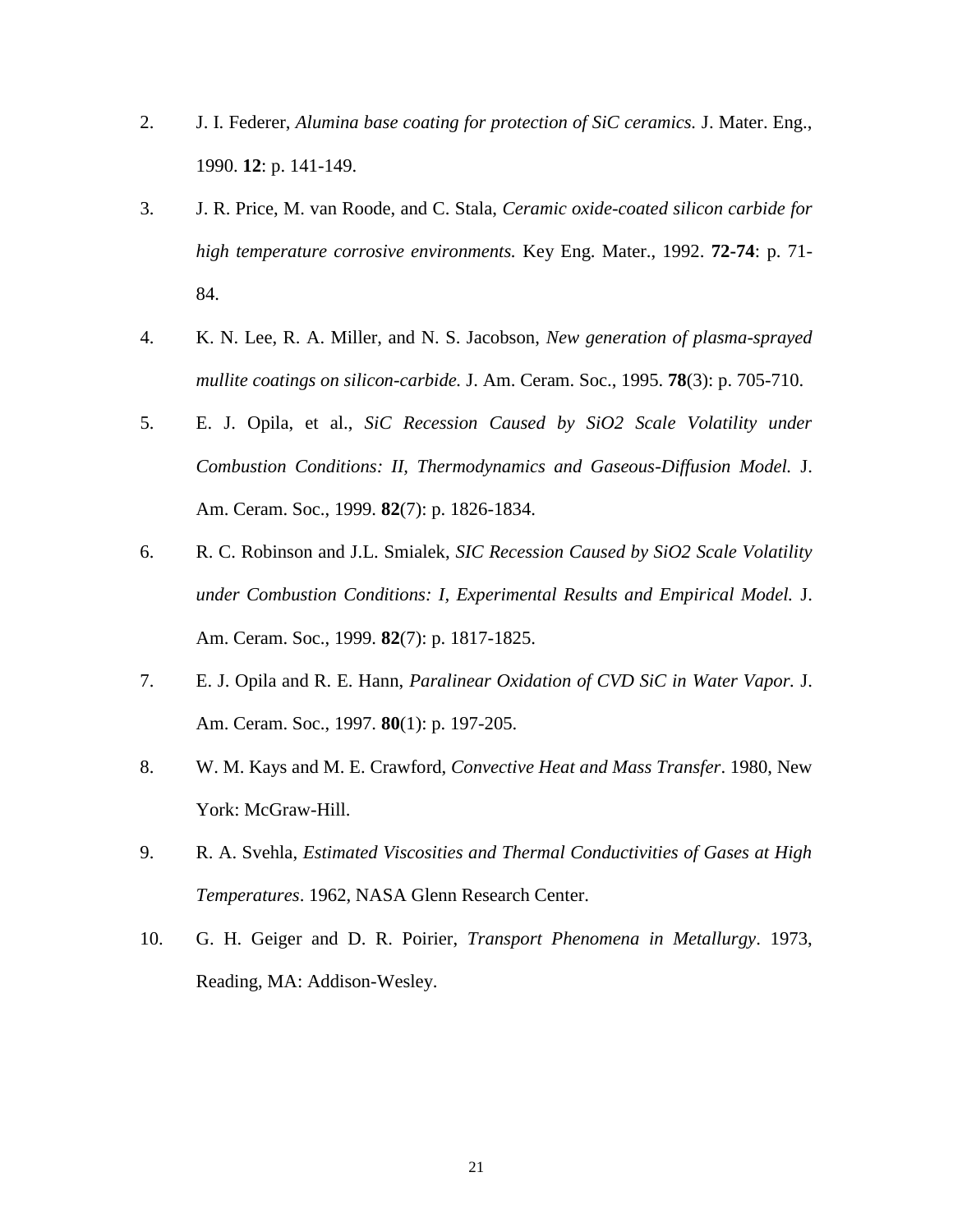- 11. *NIST-JANAF Thermochemical Tables*. Fourth ed, ed. M.W. Chase. 1998, New York: the American Chemical Society and the American Institute of Physics for the National Institute of Standards and Technology.
- 12. Zhang, C., Zhang, F., Cao, W.-S., and Chang Y. A., *Thermodynamic Modeling of the Al-Si-Sr-O System.* Intermetallics, 2009. **under review**.
- 13. *Pandat Phase diagram calculation software package for multicomponent systems*. 2000, CompuTherm, LLC: Madison, WI 53719.
- 14. Bowen, N.L., Greig, J.W., *The System: Al2O3.* J. Am. Ceram. Soc., 1924. **7**(4): p. 238-254.
- 15. Toropov, N.A., Galakhov, F.Y., *New Data on the System Al2O3-SiO2.* Dokl. Akad. Nauk. S.S.S.R, 1951. **78**(2): p. 299-302.
- 16. Konopicky, K., *Equilibrium Diagram of the System SiO2-Al2O3.* Bull. Soc. Franc. Ceram., 1956. **33**: p. 3-6.
- 17. Aramaki, S., Roy, R., *Revised Equilibrium Diagram for the System Al2O3-SiO2.* J, Am. Ceram. Soc., 1962. **45**(5): p. 229-242.
- 18. Davis, R.F., Pask, J.A., *Diffusion and Reaction Studies in the System Al2O3-SiO2.* J, Am. Ceram. Soc., 1972. **55**(10): p. 525-531.
- 19. Aksay, I.A., Pask, J.A. , *Stable and Metastable Equilibria in the System SiO2- Al2O3.* J, Am. Ceram. Soc., 1975. **58**(11-1): p. 507-512.
- 20. Prochazka, S., Klug, F.J., *Infrared-Transparent Mullite Ceramic.* J, Am. Ceram. Soc., 1983. **66**(12): p. 874-880.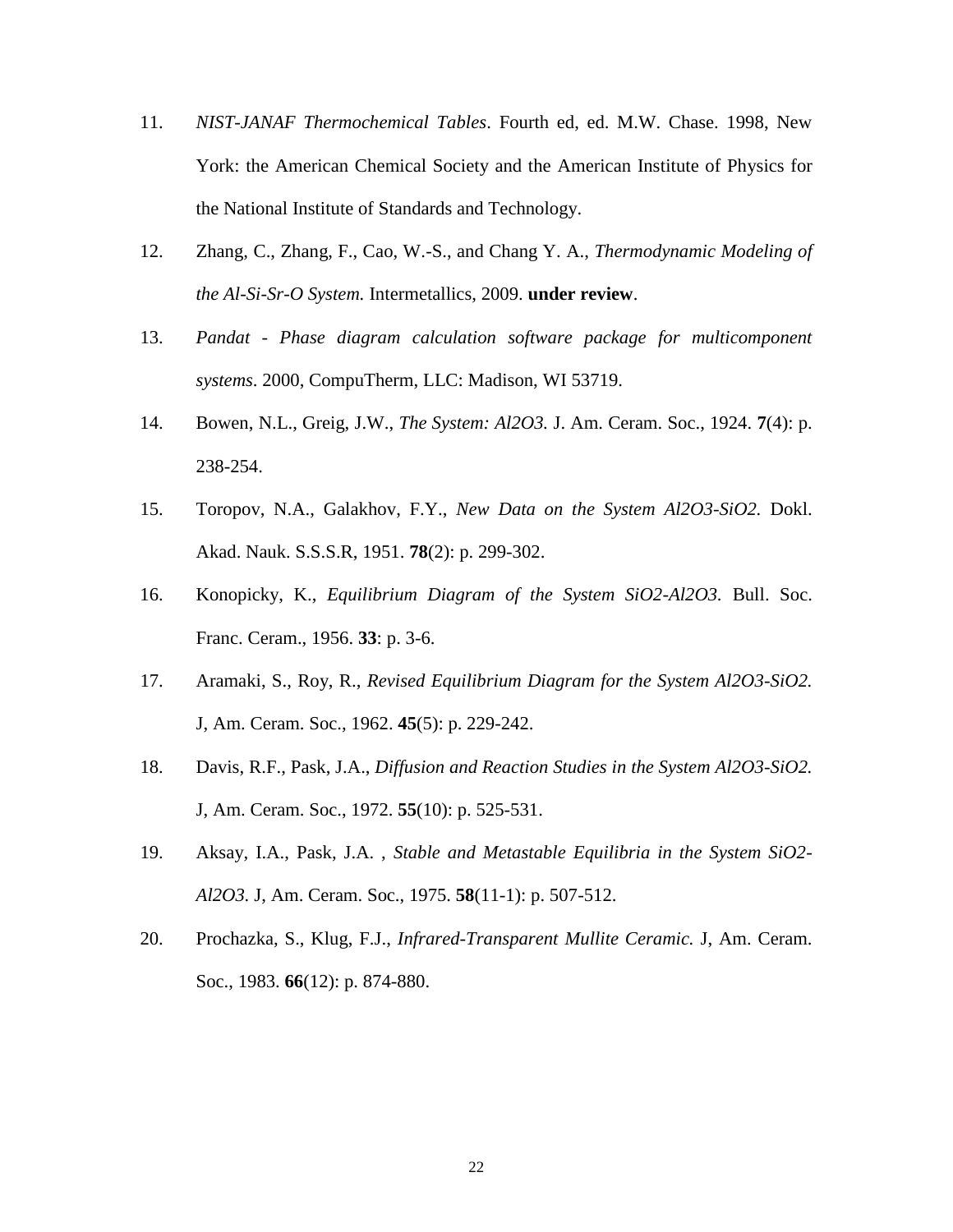- 21. Hamano, K., Sato, T., Nakagawa, Z., *Properties of Mullite Powder Prepared by Coprecipitation and Microstructure of Fired Bodies.* Yogyo Kyokaishi, 1986. **94**(8): p. 818-822.
- 22. Klug, F.J., Prochazka, S. Dorrmus, R.H., *Alumina-Silica Phase Diagram in the Mullite Region.* J, Am. Ceram. Soc., 1987. **70**(10): p. 750-759.
- 23. Okada, K., Otsuka, N., *Change in Chemical-Composition of Mullite Formed from 2SiO2.3Al2O3 Xerogel During the Formation Progress.* J, Am. Ceram. Soc., 1987. **70**(10): p. 245-247.
- 24. Dear, P.S., *Sub-liquidus equilibria for the ternary system SrO-Al2O3-SiO2.* Bulletin of the Virgina Polytechnic Institute, 1957. **L**(11): p. 1-12.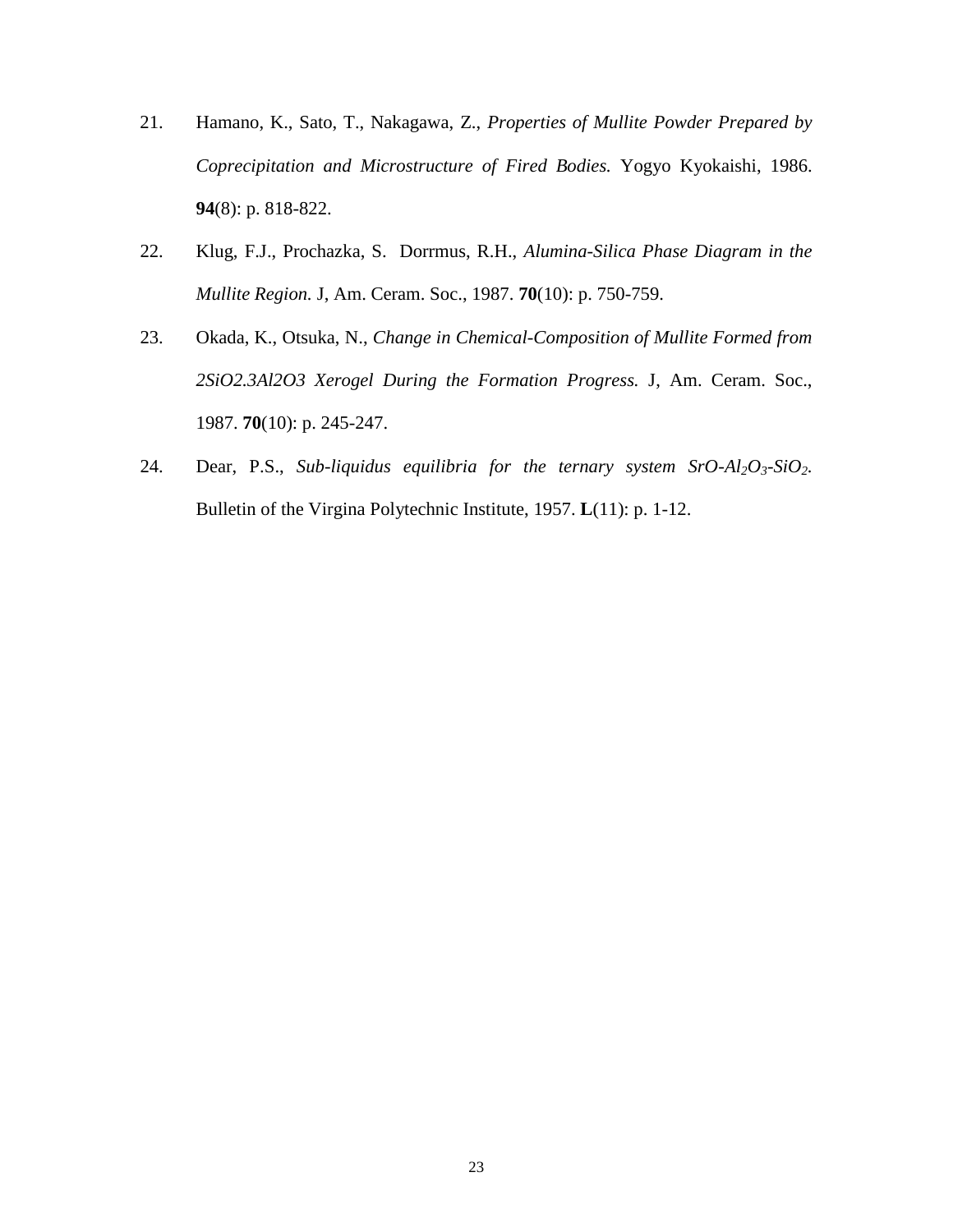| <b>Fuel Condition</b> | $T(^{\circ}C)$ | P(atm)    | $V_{\rm g}$ (m/s) | Equivalence Ratio |
|-----------------------|----------------|-----------|-------------------|-------------------|
| Fuel rich             | 1225-1450      | $6 - 6.3$ | 18-24             | 1.69-1.97         |
| Fuel lean             | 1200-1450      | $6 - 6.3$ | $20 - 23$         | $0.87 - 0.94$     |
| Fuel lean             | 1295-1420      |           | 18-19             | $0.76 - 0.87$     |

Table I: Experimental conditions of Robinson *et al.* [6]

Table II: Calculation conditions used in this work

| Fuel      | $T(^{0}C)$ | P(atm) | Vg(m/s) | Equivalence | Constants                              |
|-----------|------------|--------|---------|-------------|----------------------------------------|
| Condition |            |        |         | Ratio       |                                        |
| Fuel rich | 1200-1500  | 6      | 21      | 1.8         |                                        |
| Fuel lean | 1200-1500  | 6      | 21      | 0.9         | $\eta = 5.179 \times 10^{-4}$ (g/cm·s) |
|           |            |        |         |             |                                        |
| Fuel lean | 1200-1500  | 10     | 18.5    | 0.8         | D=0.287 cm <sup>2</sup> /s             |
|           |            |        |         |             |                                        |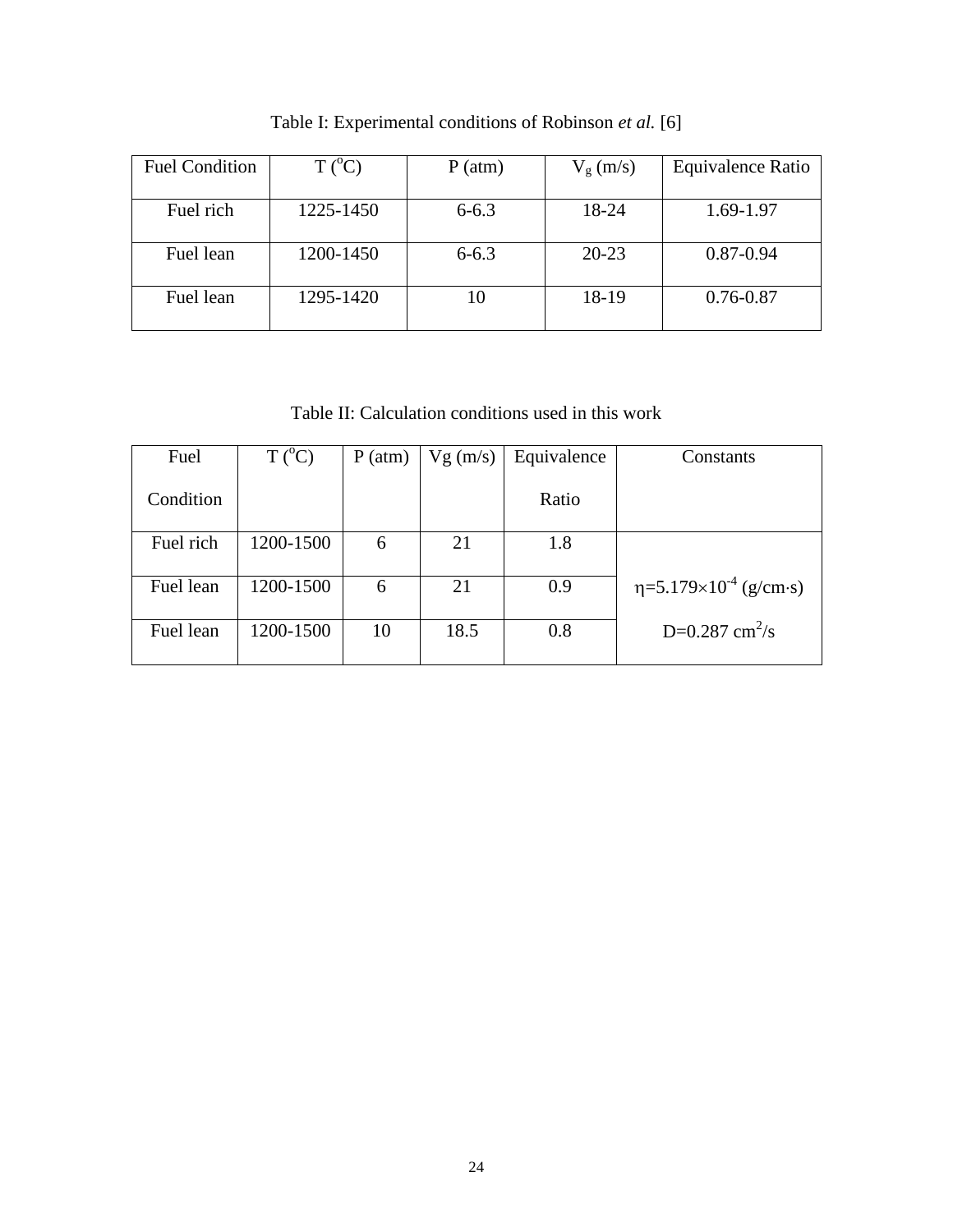

<span id="page-26-0"></span>Figure 1**:** Flow chart that shows the connection of different modules of the software and

the databases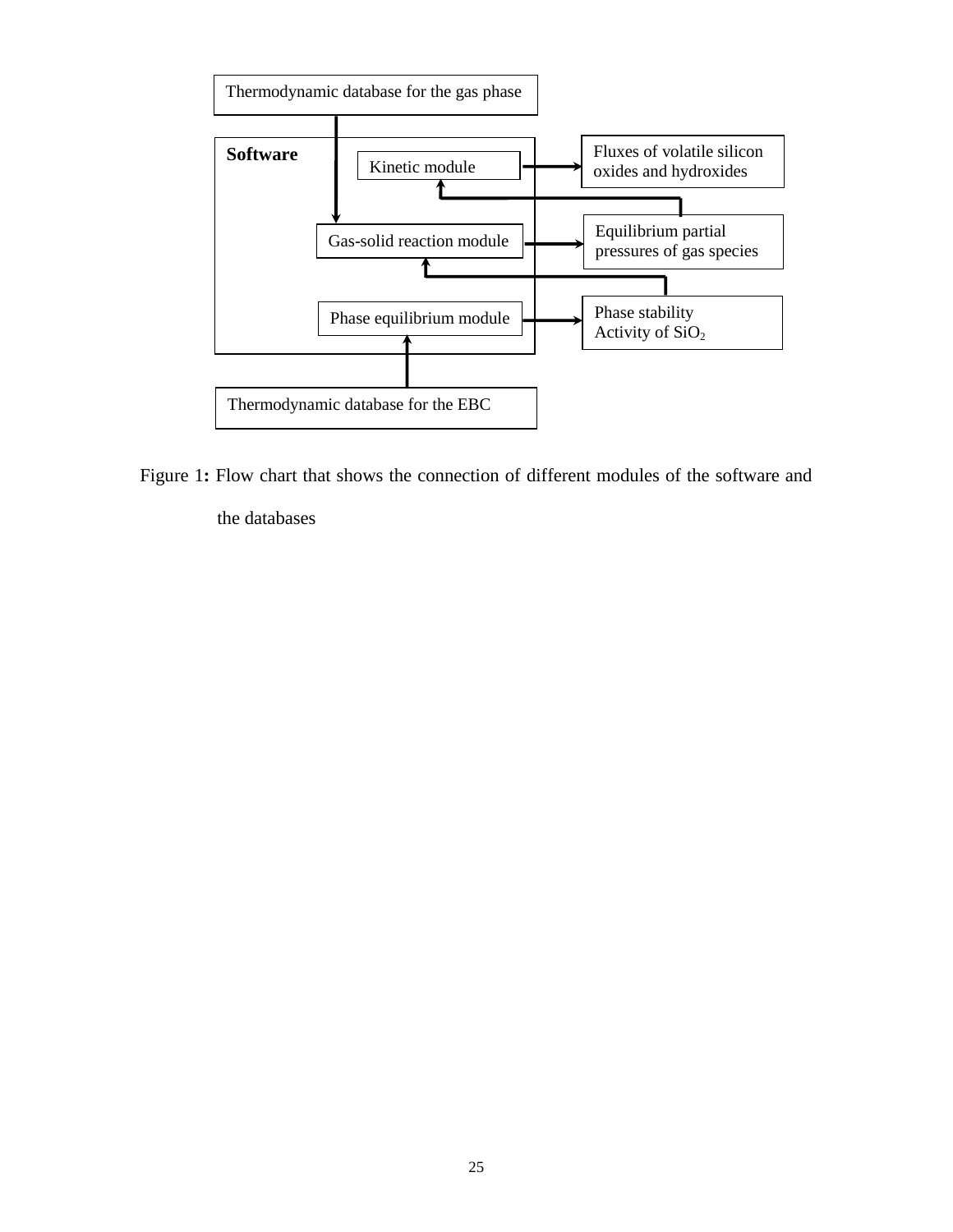

<span id="page-27-0"></span>Figure 2: Comparison between the calculated and measured SiC weight loss rate under fuel lean condition at 6 atm (Table II)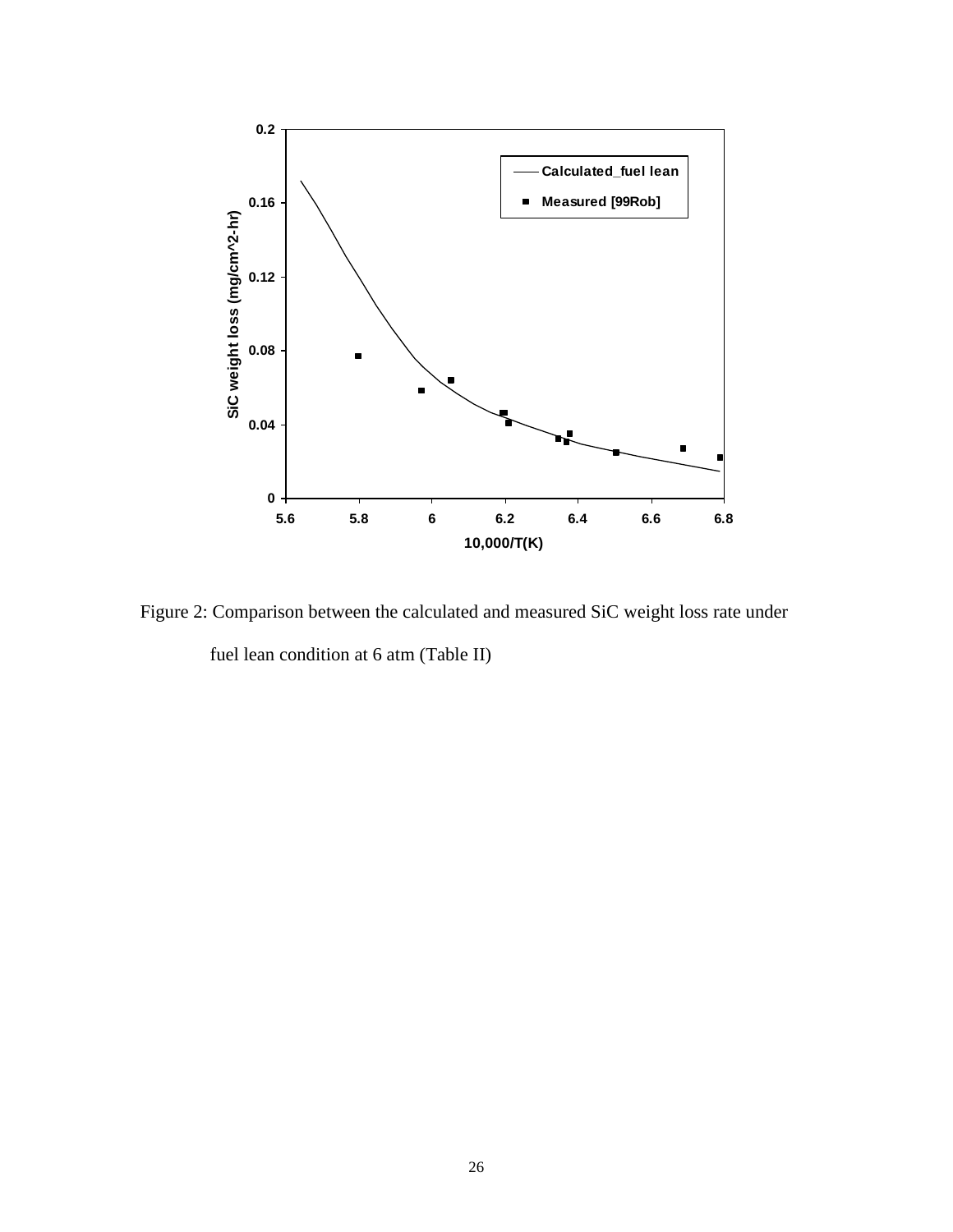

<span id="page-28-0"></span>Figure 3: Comparison between the calculated and measured SiC weight loss rate under

fuel rich condition at 6 atm (Table II)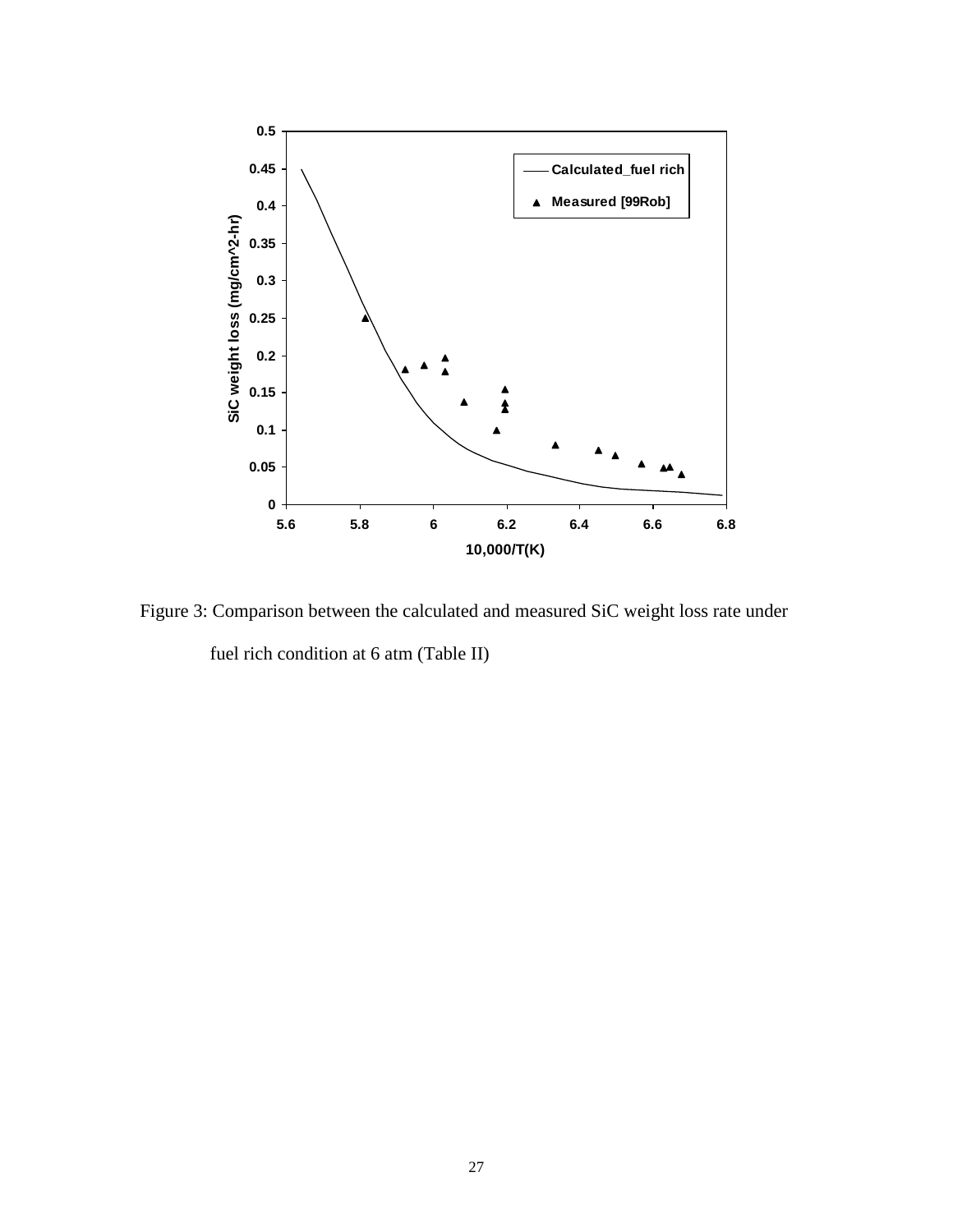

<span id="page-29-0"></span>Figure 4: Comparison between the calculated and measured SiC weight loss rate under fuel lean condition at two different pressures (Table II)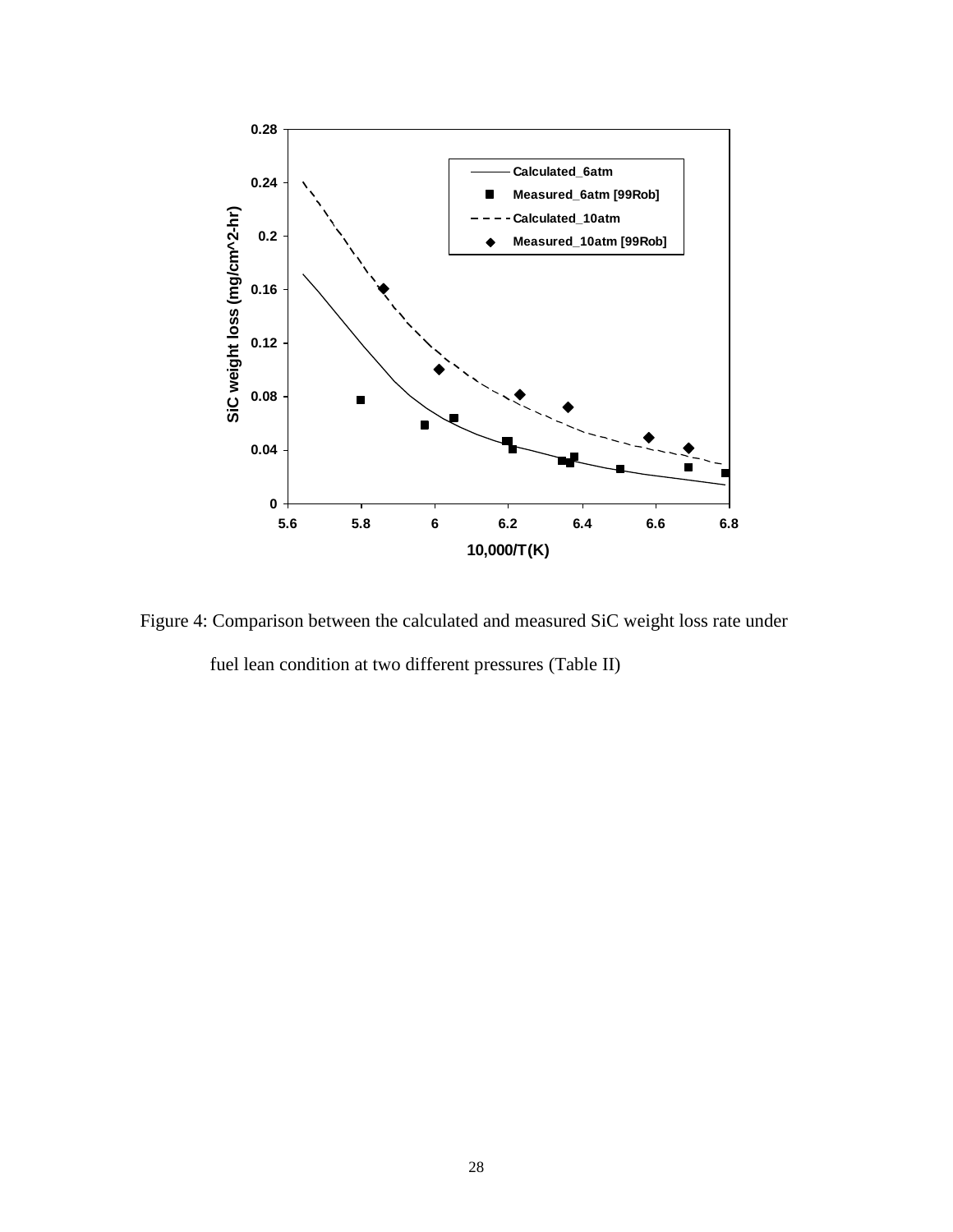

<span id="page-30-0"></span>Figure 5: Effect of temperature on the weight loss of SiC at  $P = 6$  atm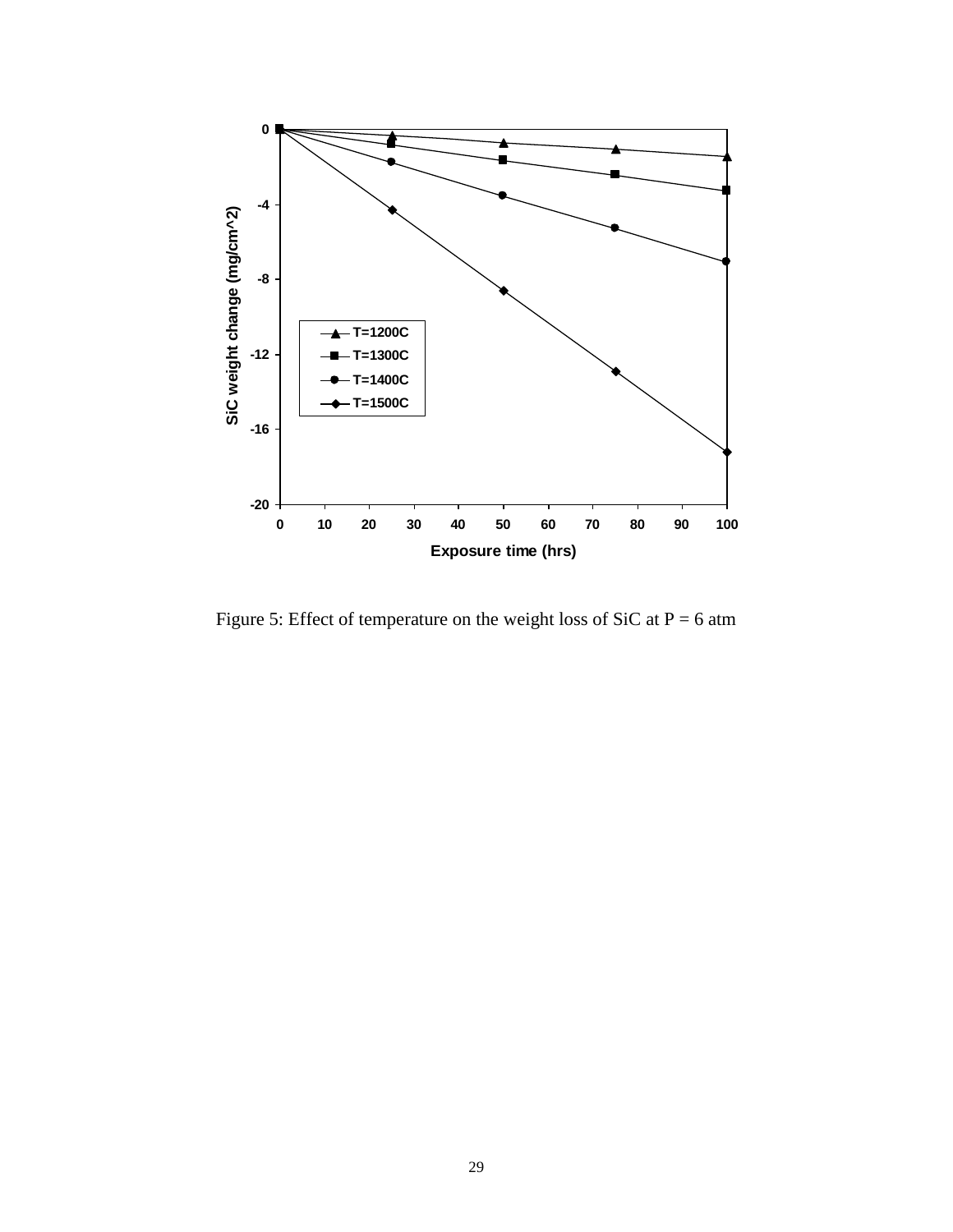

<span id="page-31-0"></span>Figure 6: Effect of combustion air pressure on the weight loss of SiC at  $T = 1300^{\circ}C$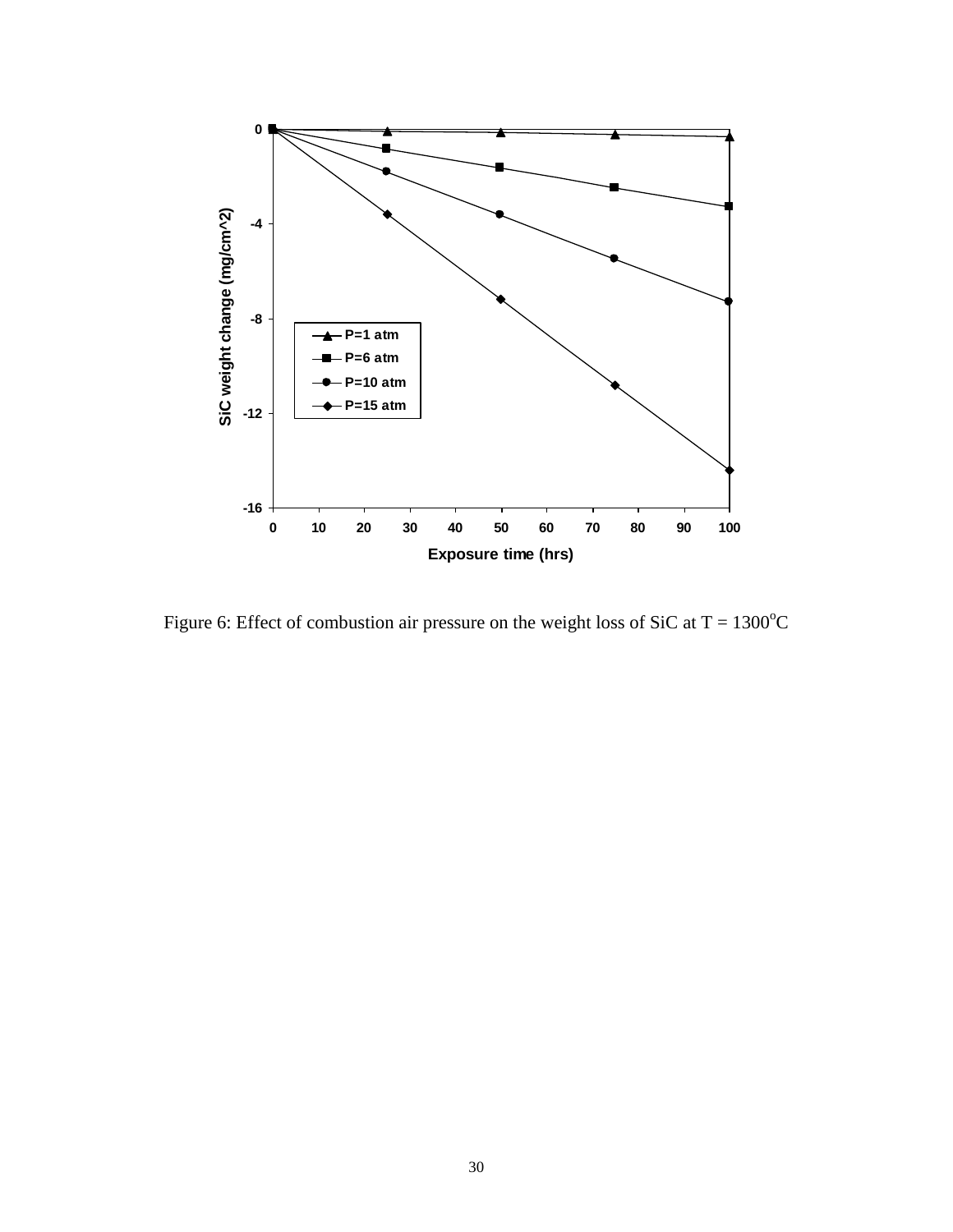![](_page_32_Figure_0.jpeg)

<span id="page-32-0"></span>Figure 7: Calculated  $SiO_2$ -Al<sub>2</sub>O<sub>3</sub> phase diagram along with the experimental data from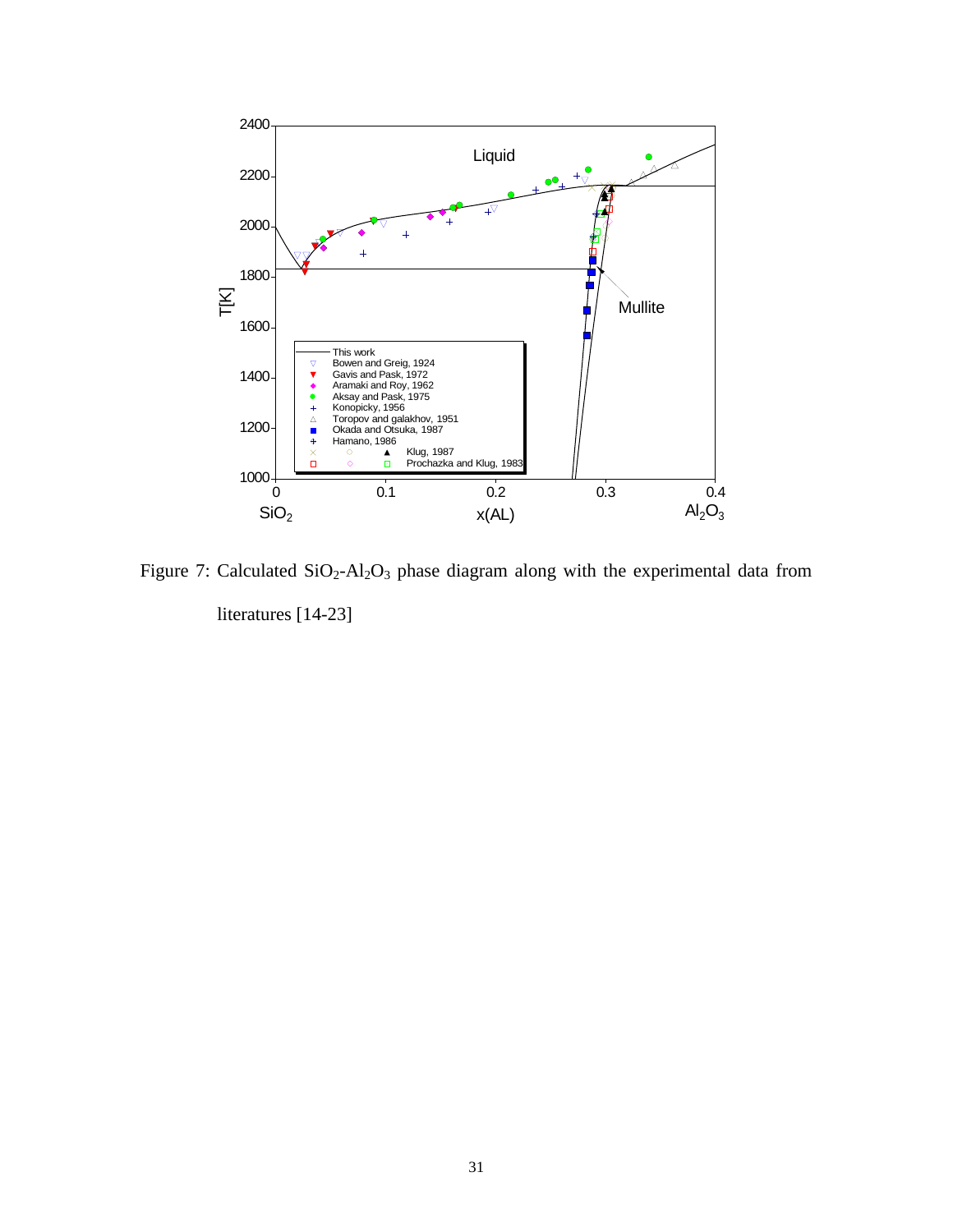![](_page_33_Figure_0.jpeg)

<span id="page-33-0"></span>Figure 8: Activity of  $SiO_2$  along the  $SiO_2$ -Al<sub>2</sub>O<sub>3</sub> pseudo-binary at T = 1500K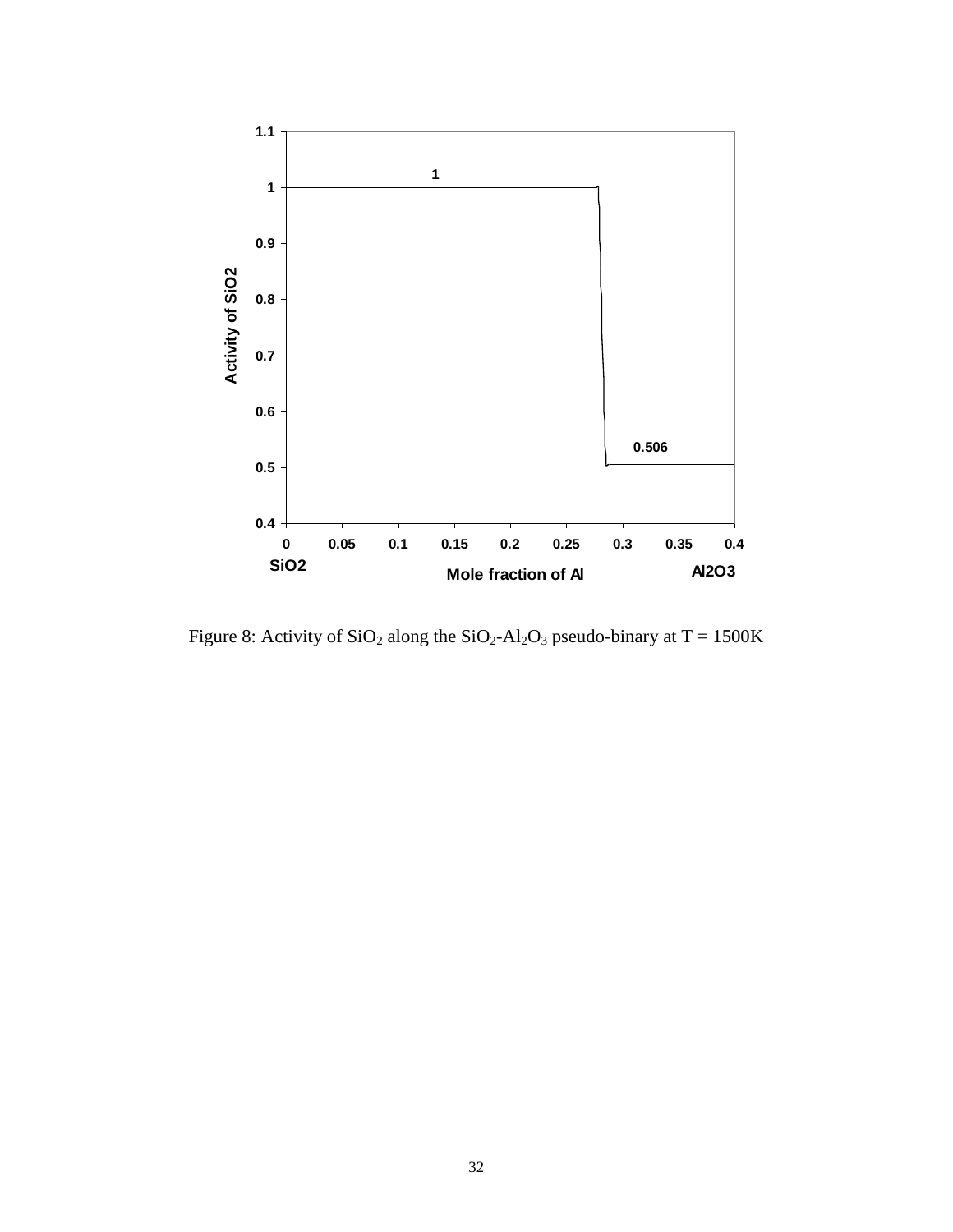![](_page_34_Figure_0.jpeg)

<span id="page-34-0"></span>Figure 9 : Activity of  $SiO_2$  as a function of temperature along the mullite/mullite+Al<sub>2</sub>O<sub>3</sub> phase boundary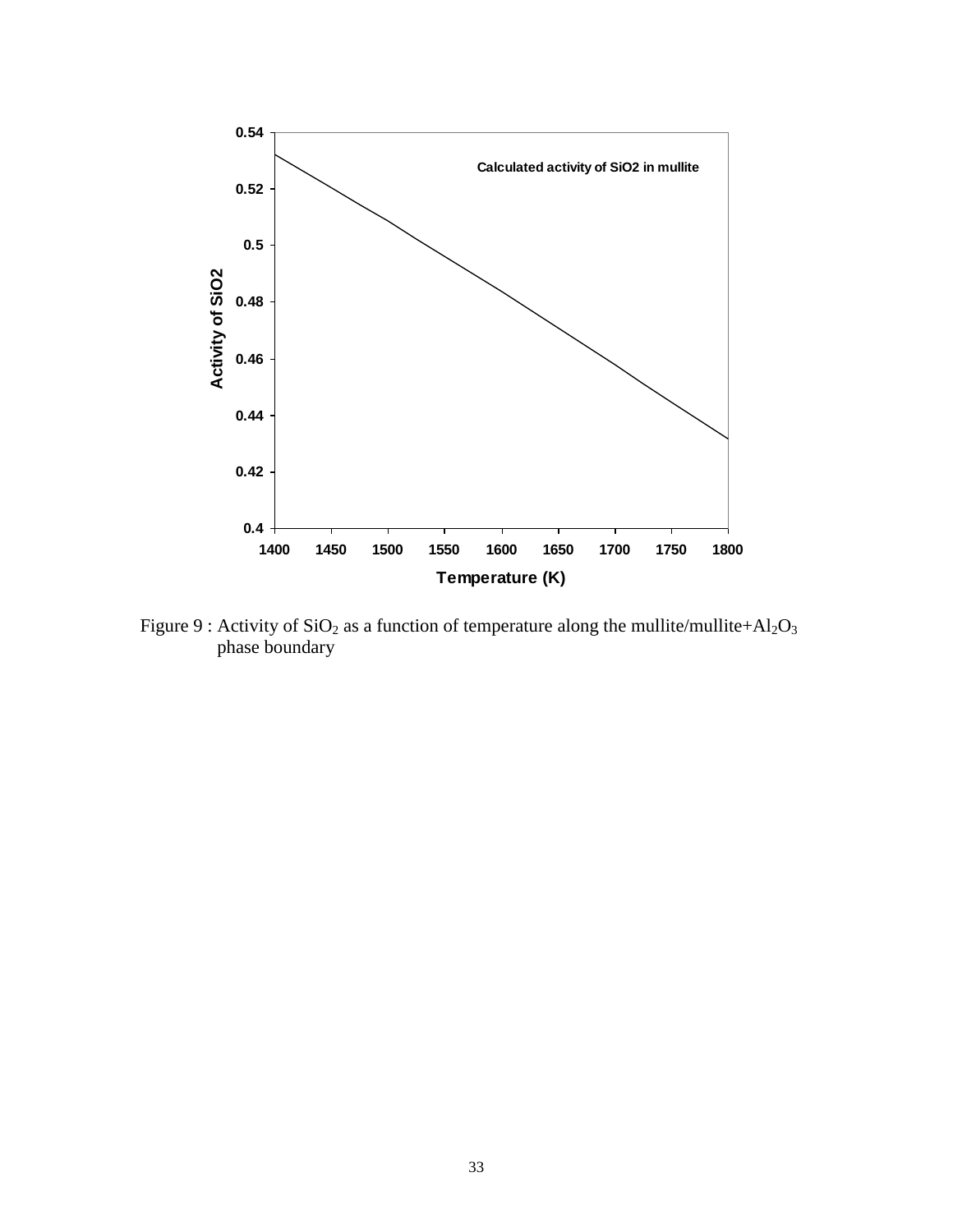![](_page_35_Figure_0.jpeg)

<span id="page-35-0"></span>Figure 10: Calculated isothermal section for the  $SrO-Al<sub>2</sub>O<sub>3</sub>-SiO<sub>2</sub>$  pseudo-ternary system

at 1350°C along with the experimental data from Dear *et al.* [24]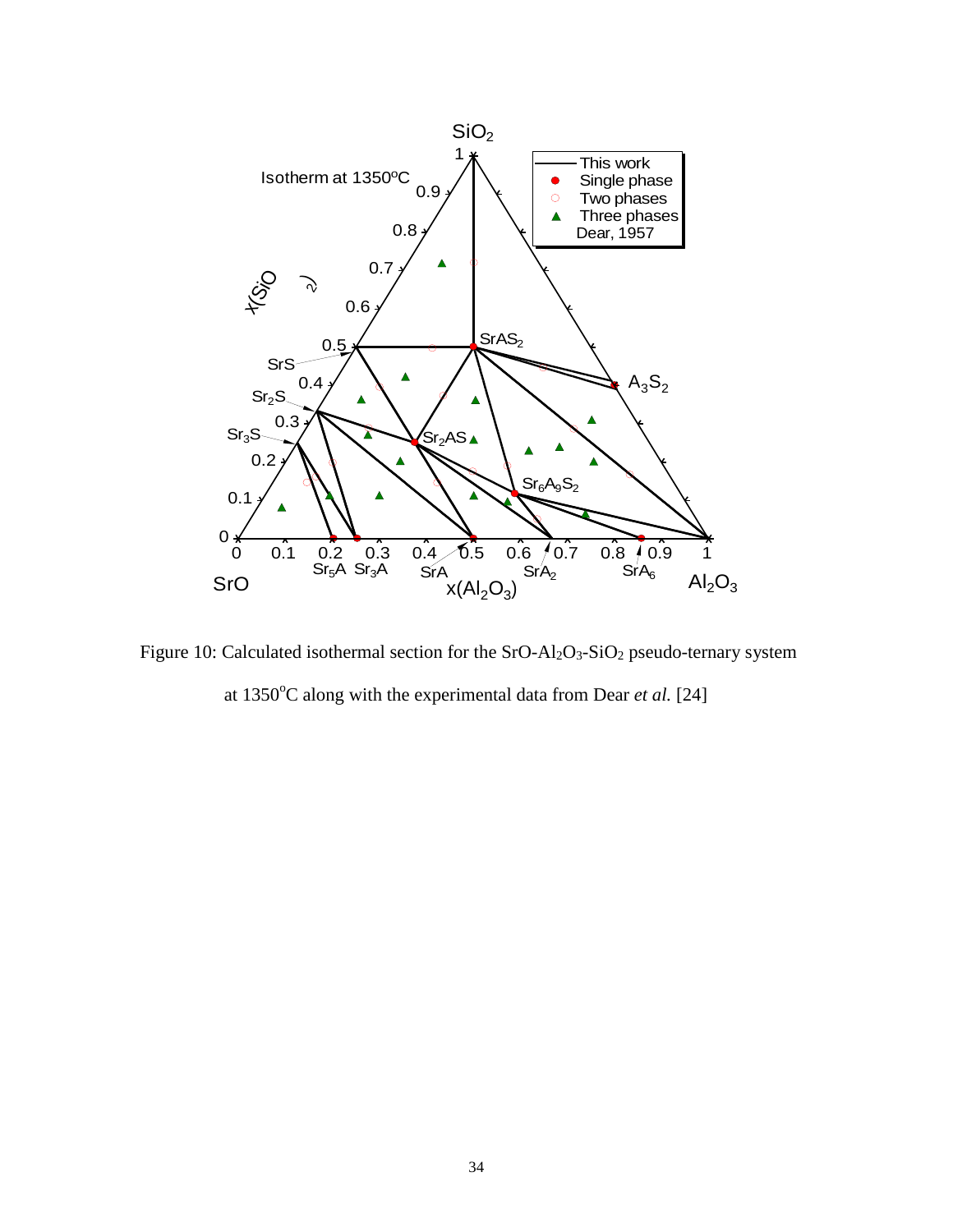![](_page_36_Figure_0.jpeg)

<span id="page-36-0"></span>Figure 11: Activity of  $SiO_2$  in  $SrAS_2$  (SrO·Al<sub>2</sub>O<sub>3</sub>·2SiO<sub>2</sub>) as a function of temperature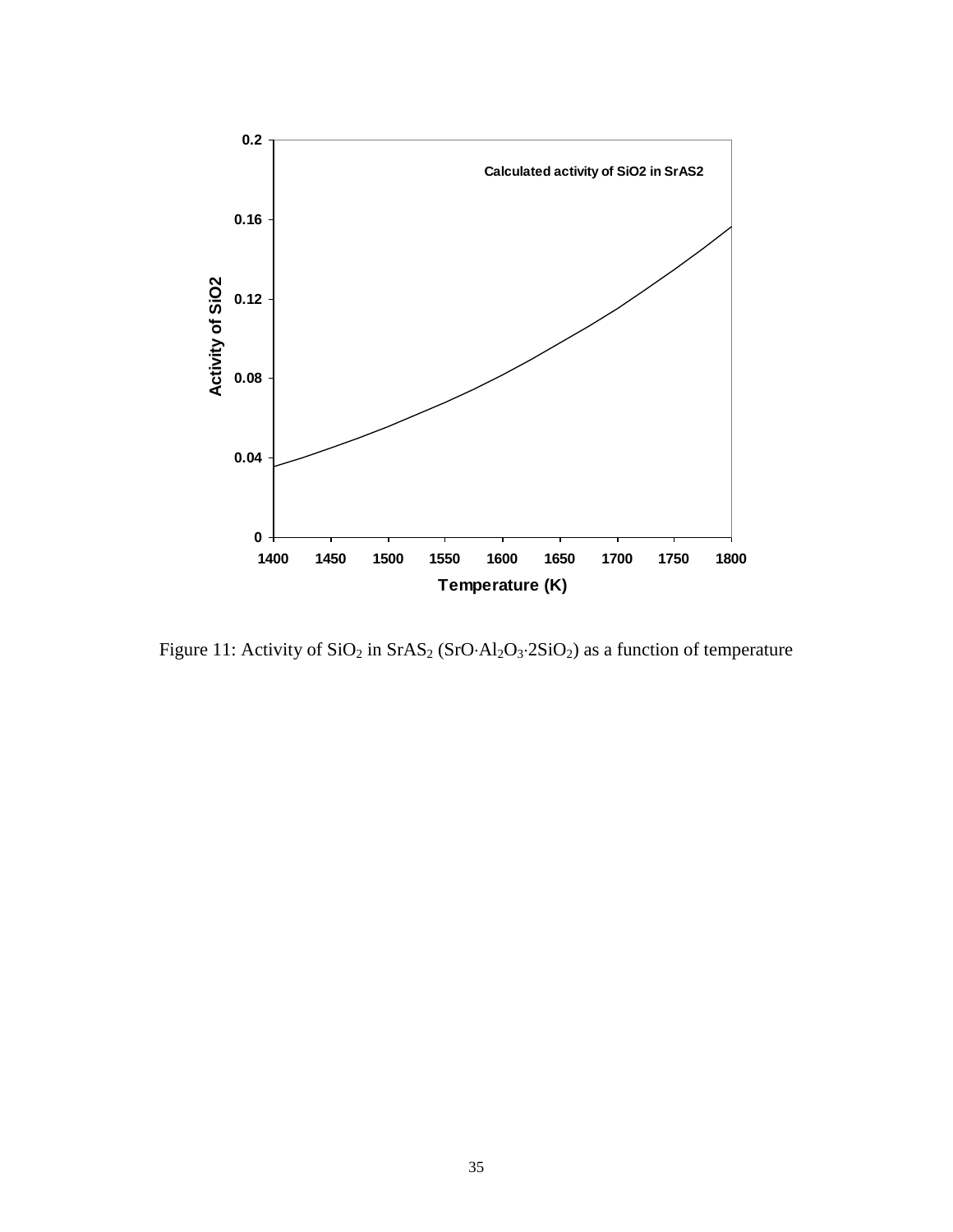![](_page_37_Figure_0.jpeg)

<span id="page-37-0"></span>Figure 12: Calculated weight loss rate of SiC under three conditions: no coating, mullite coating and SrAS<sub>2</sub> coating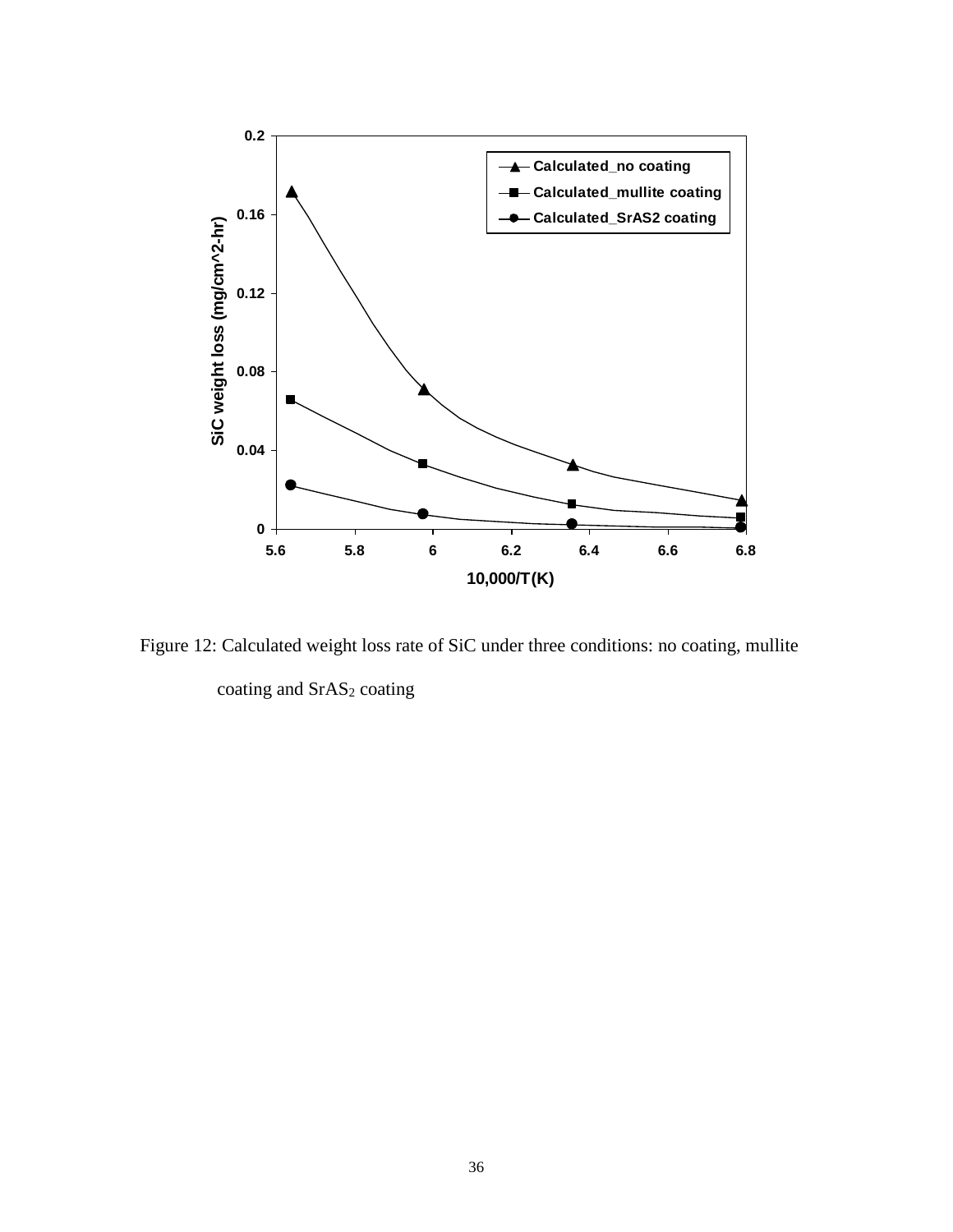![](_page_38_Figure_0.jpeg)

<span id="page-38-0"></span>Figure 13: Comparison between the calculated and measured SiC weight loss [1] when

 $SrAS<sub>2</sub> coating is used$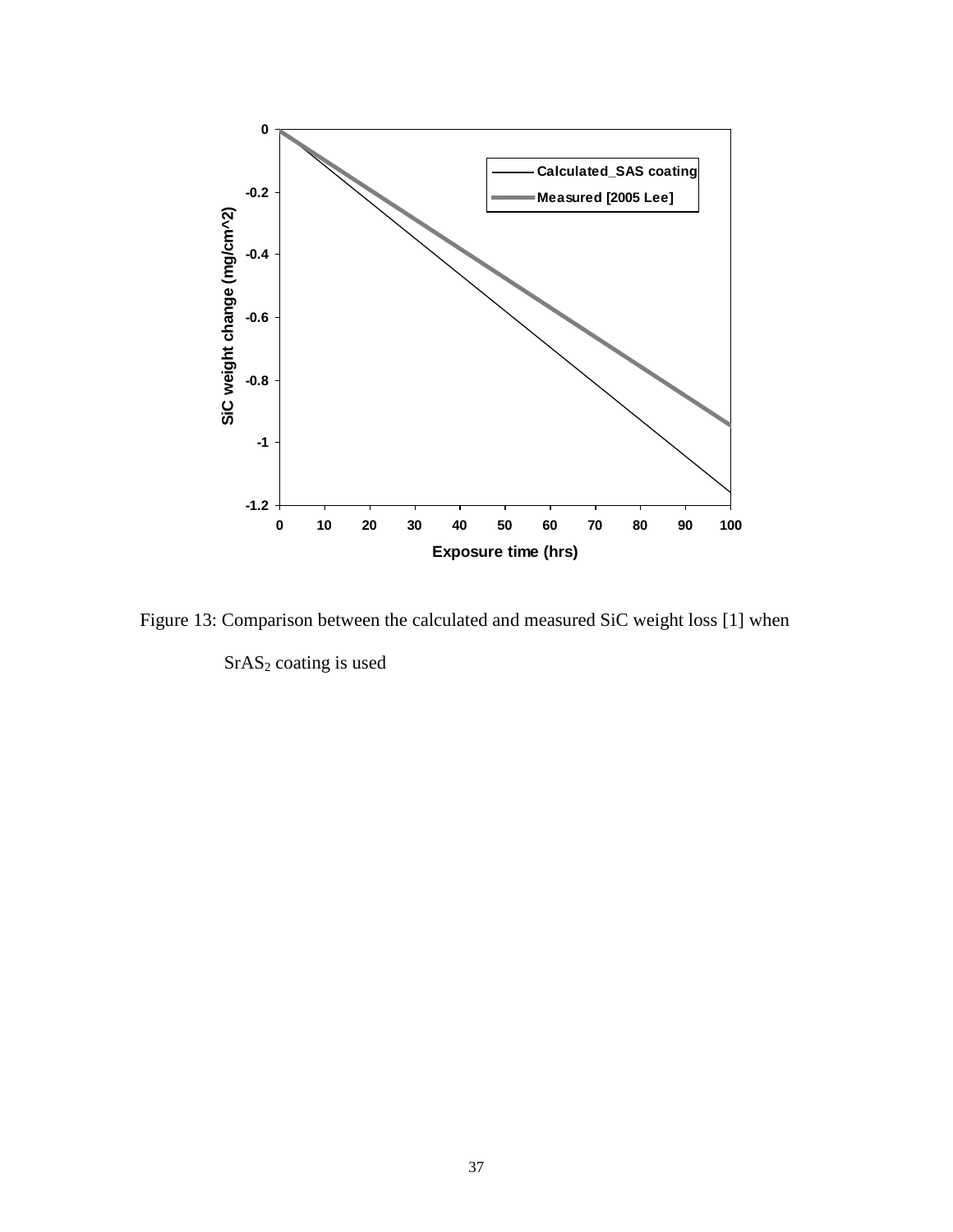![](_page_39_Figure_0.jpeg)

<span id="page-39-0"></span>Figure 14: Comparison of activity of  $SiO_2$  in  $SrAS_2$ ,  $Sr_2AS$ , and  $Sr_6A_9S_2$  as a function of temperature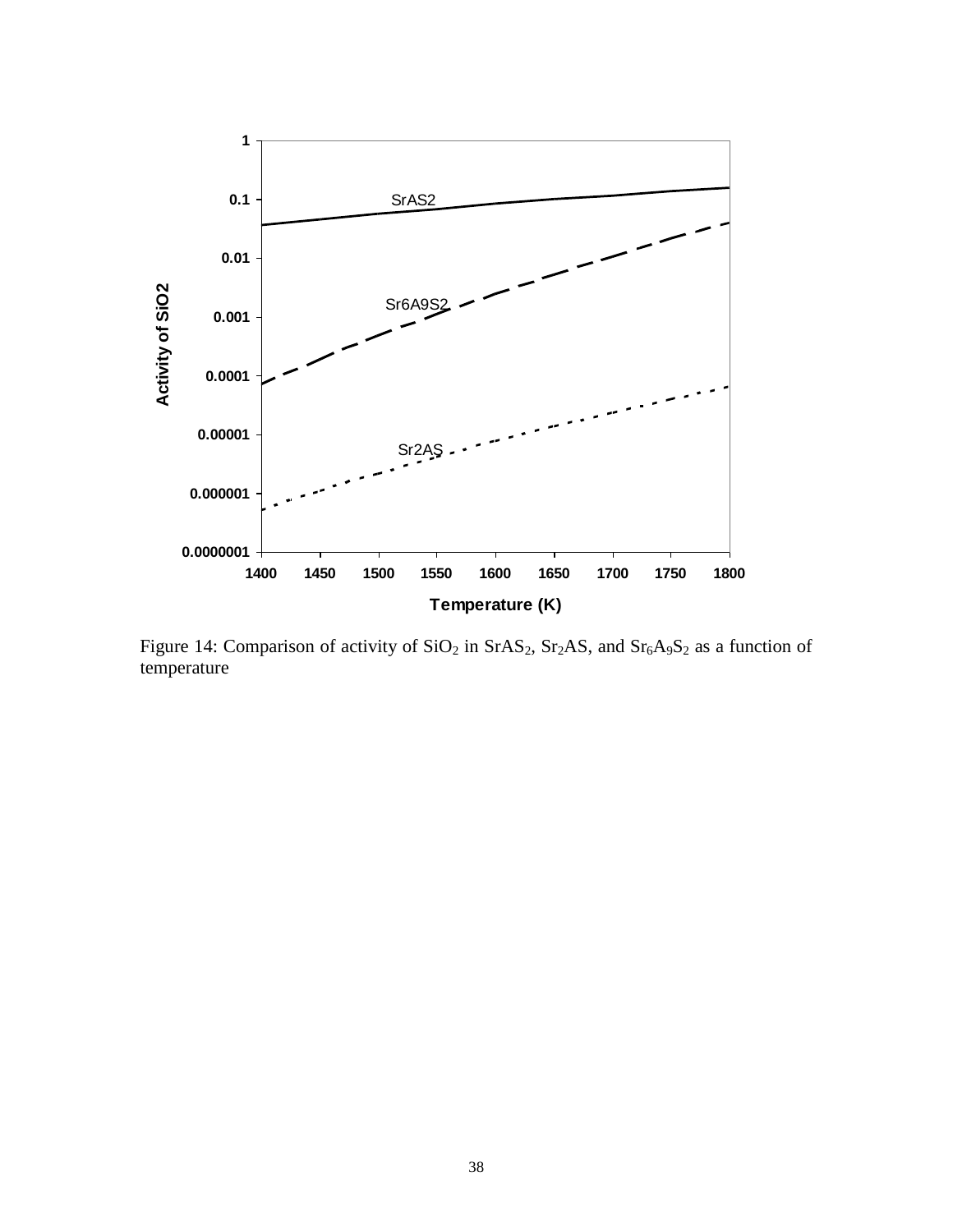![](_page_40_Figure_0.jpeg)

<span id="page-40-0"></span>Figure 15: Partial pressure of gas species at  $1200^{\circ}$ C and a total pressure of 6 atm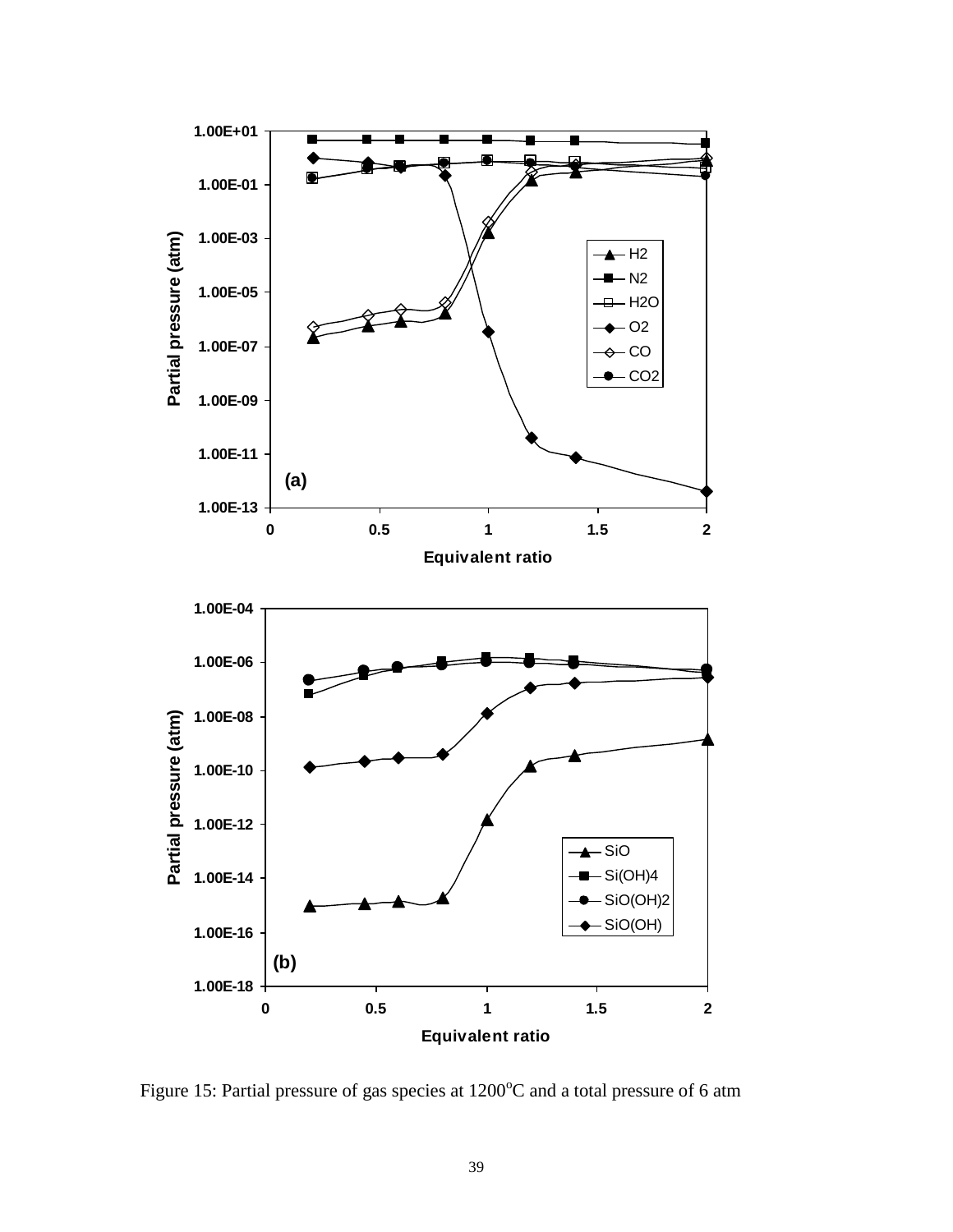![](_page_41_Figure_0.jpeg)

<span id="page-41-0"></span>Figure 16: Partial pressure change of volatile species with the total pressure at  $T=1200^{\circ}C$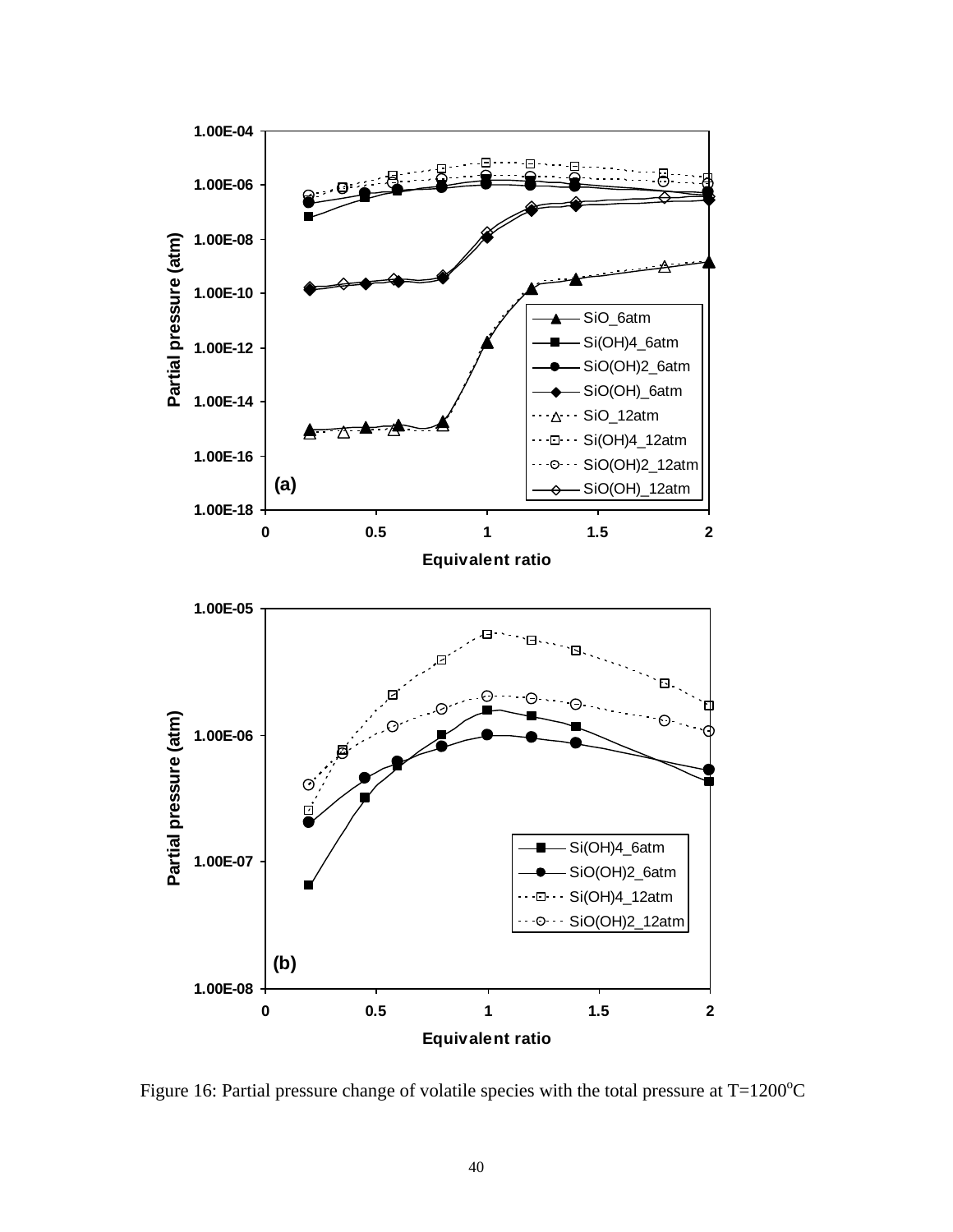![](_page_42_Figure_0.jpeg)

<span id="page-42-0"></span>Figure 17: Partial pressure change of volatile species with temperature at P=6 atm